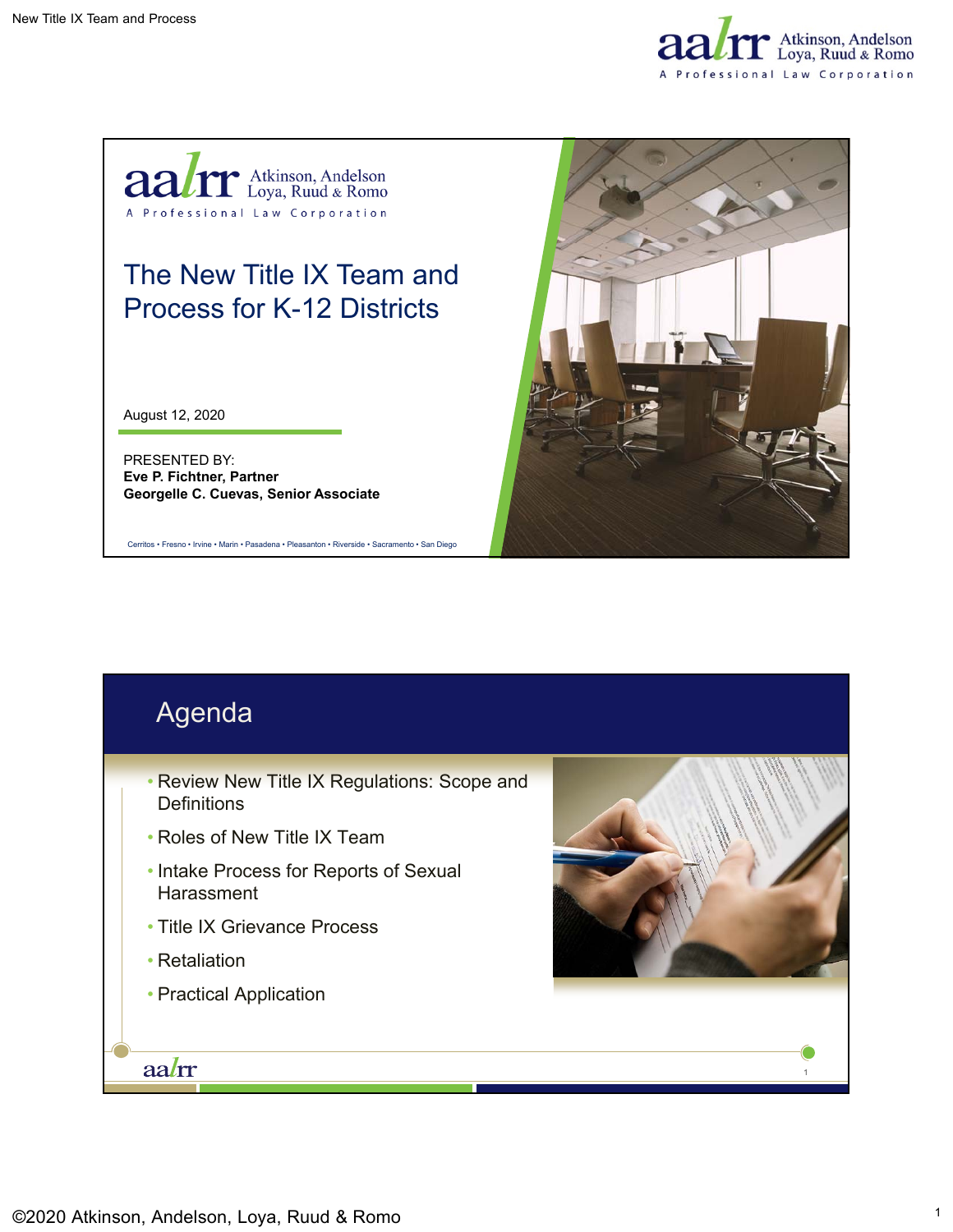



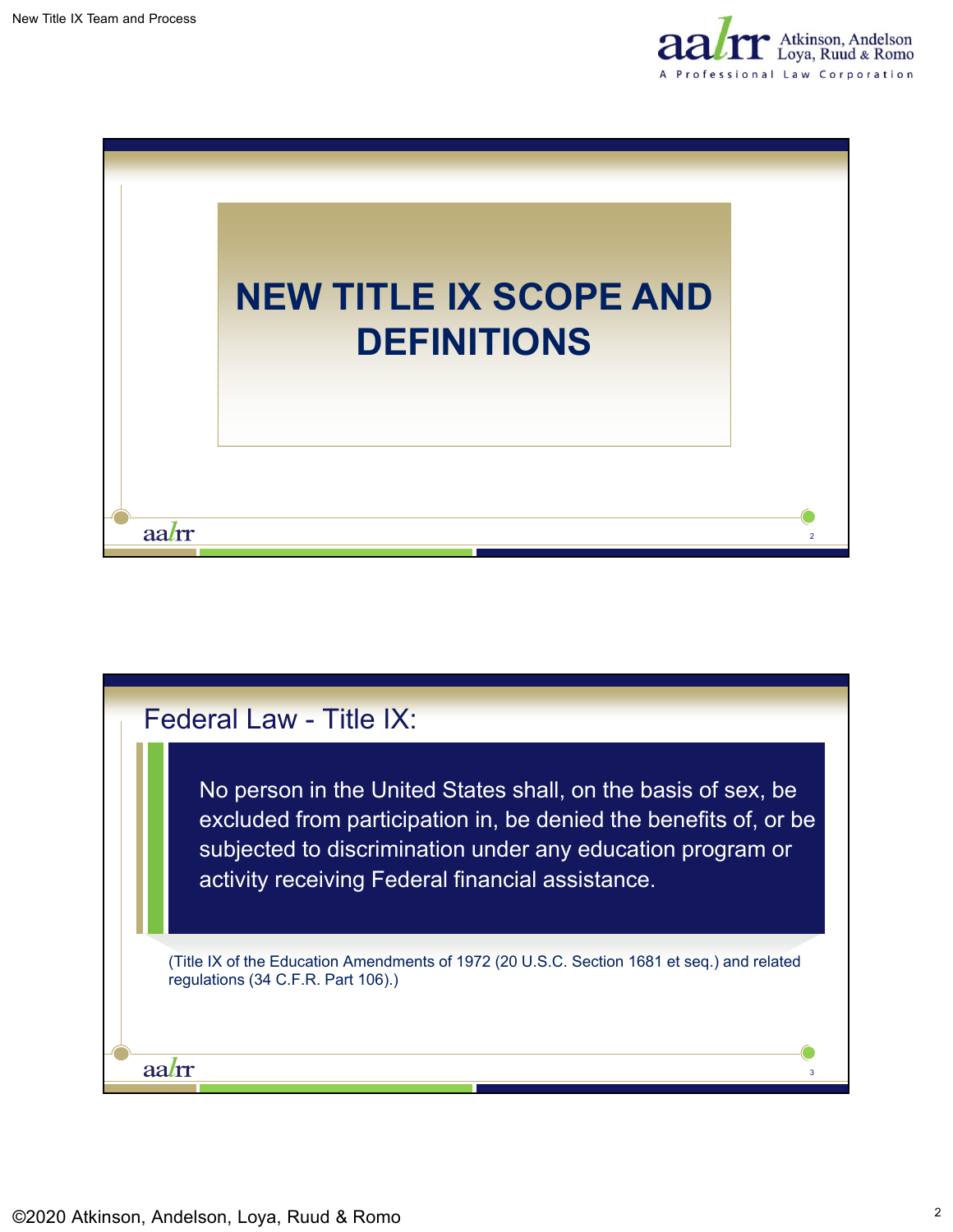



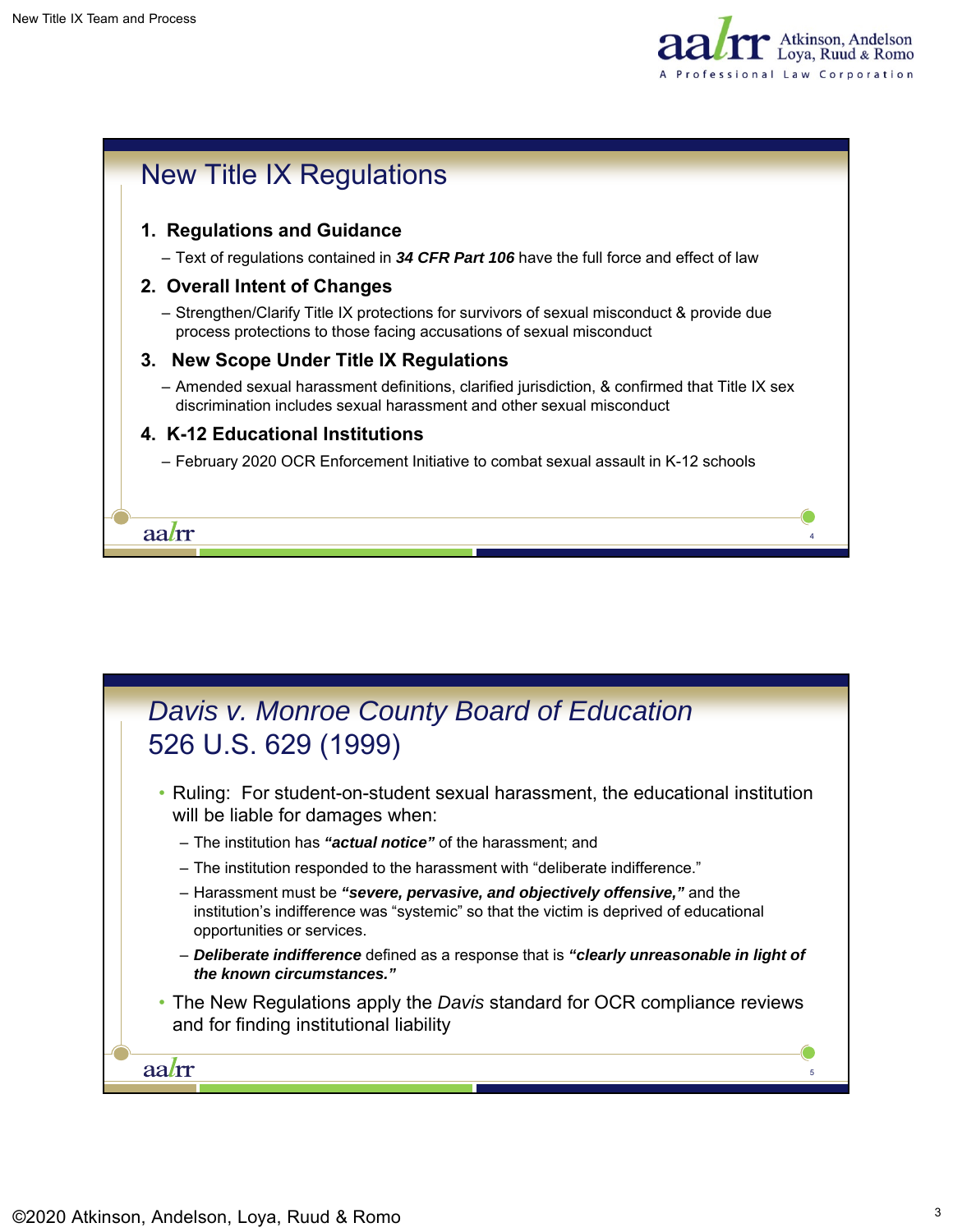aalrr



6

| <b>Response to Sexual Harassment</b> |  |
|--------------------------------------|--|
|--------------------------------------|--|

According to **34 CFR §106.44(a):** A recipient with **actual knowledge** of sexual harassment in an education program or activity of the recipient against a person in the United States must **respond promptly in a manner that is not deliberately indifferent** (e.g.; clearly unreasonable in light of the known circumstances.)

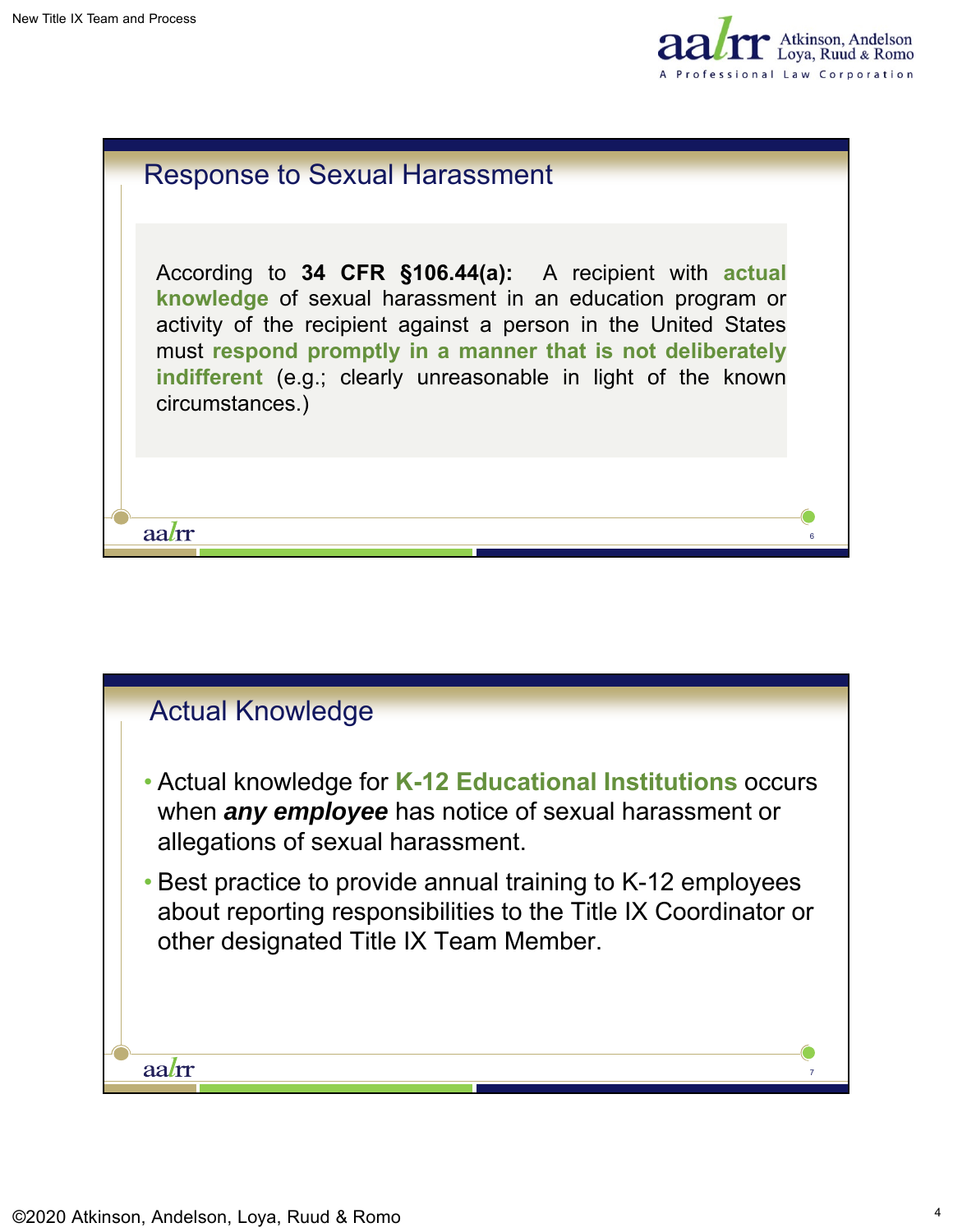



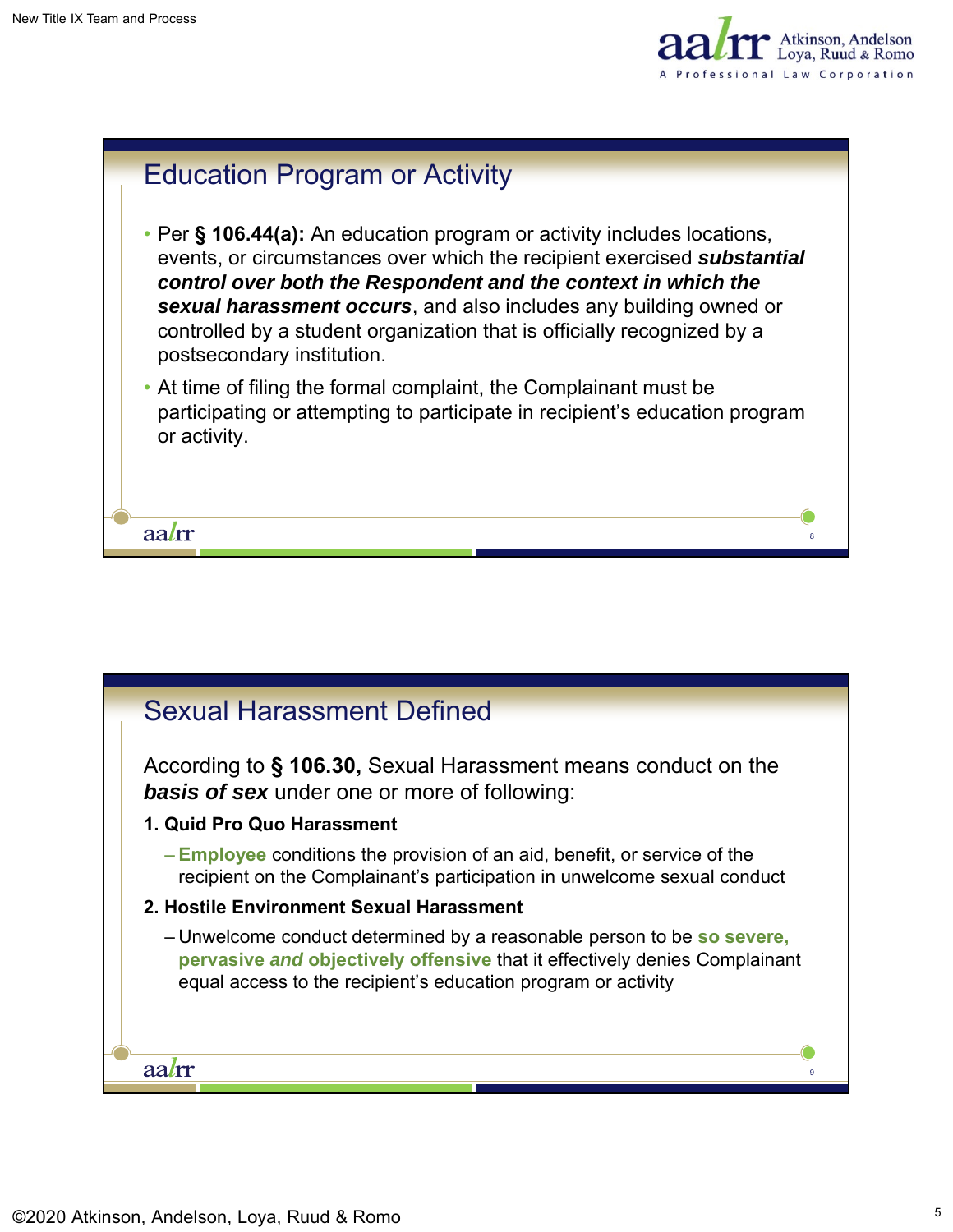



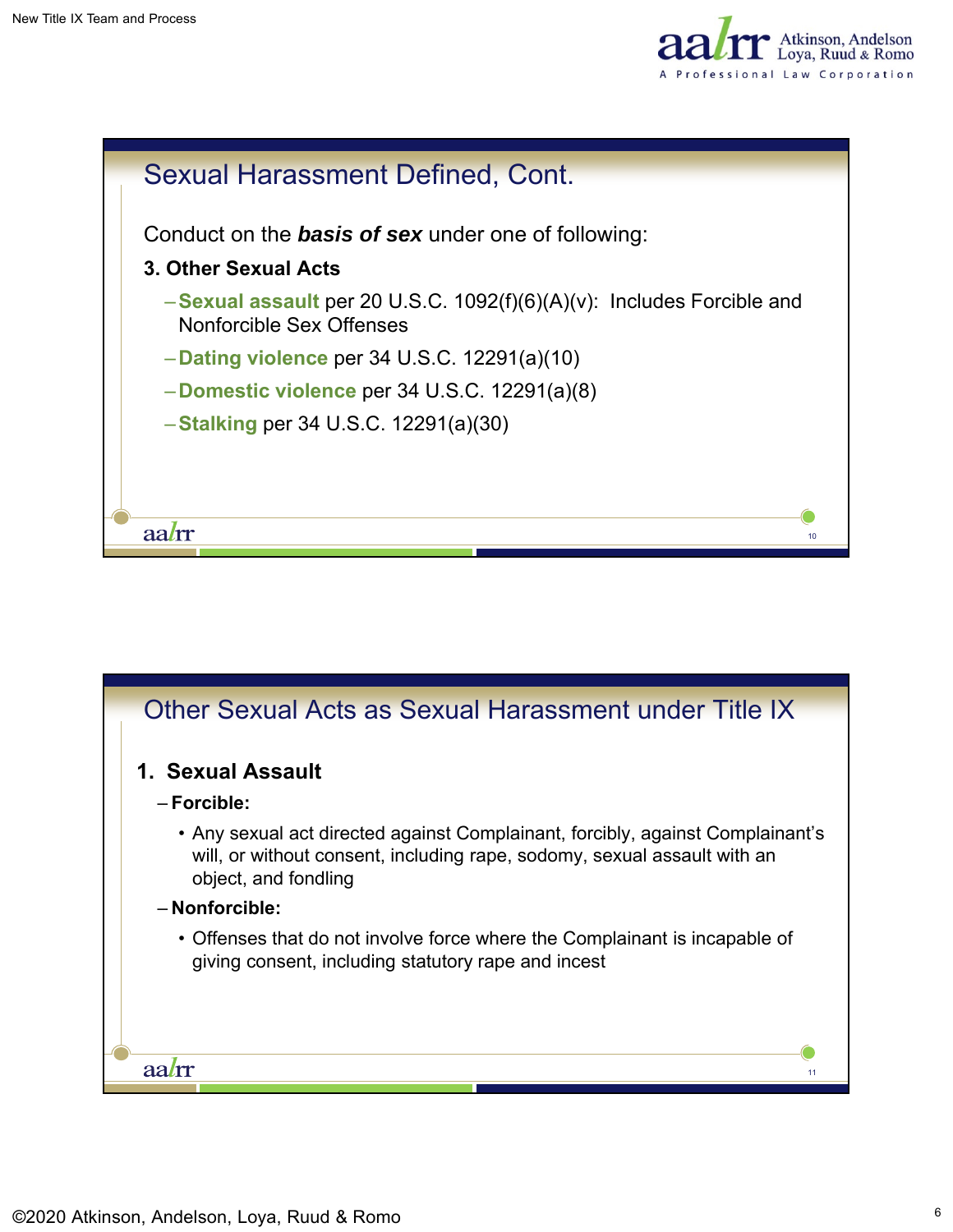



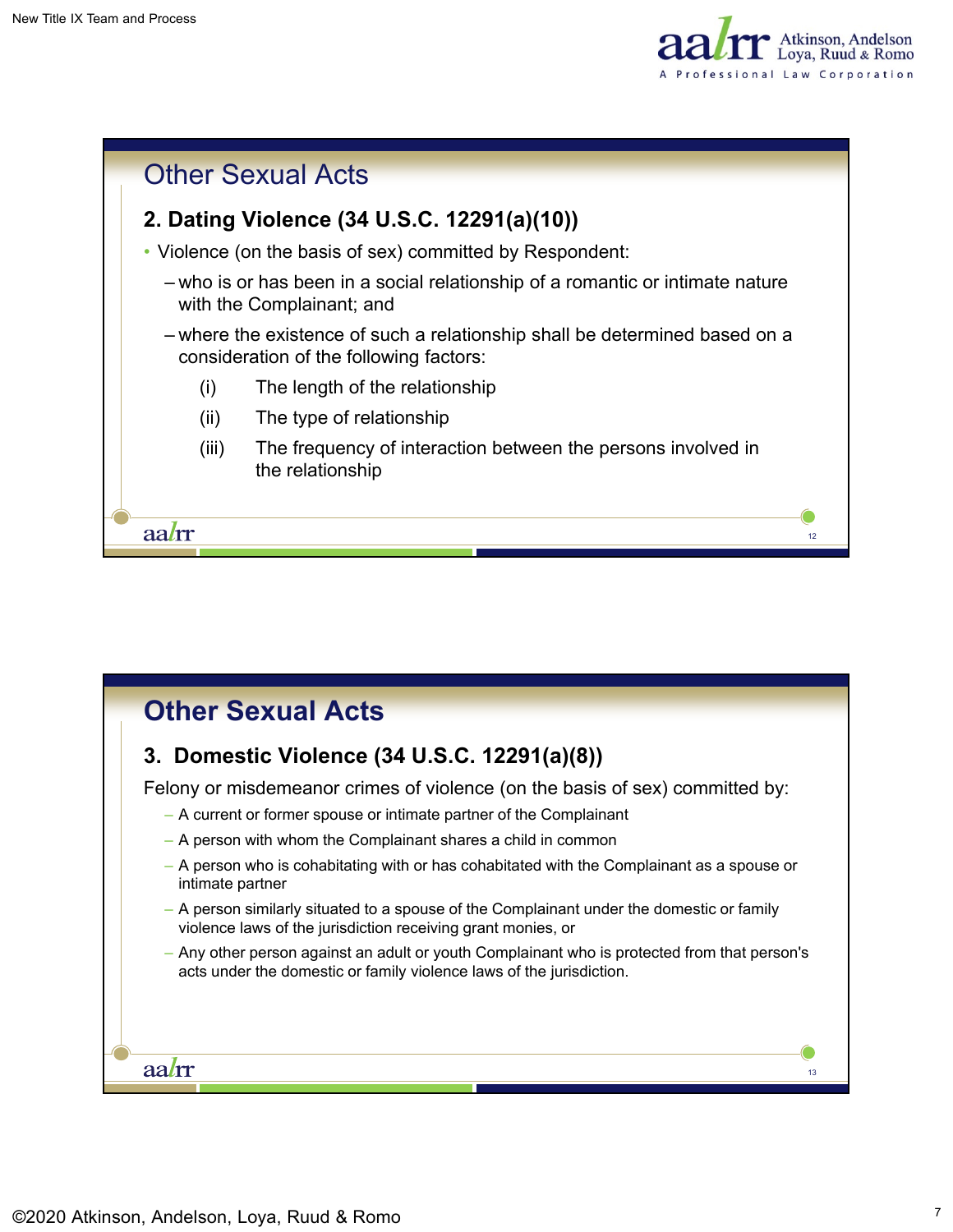



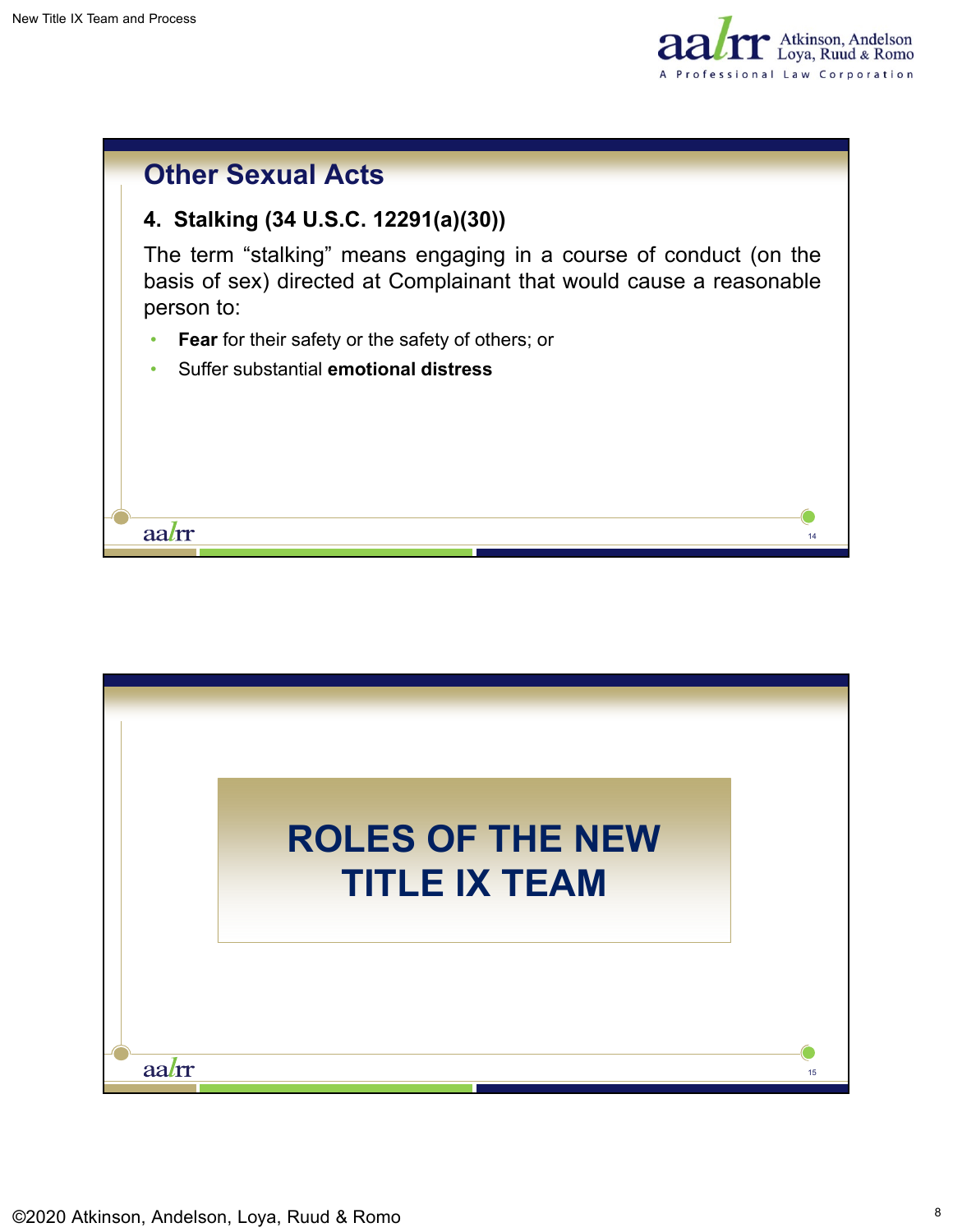



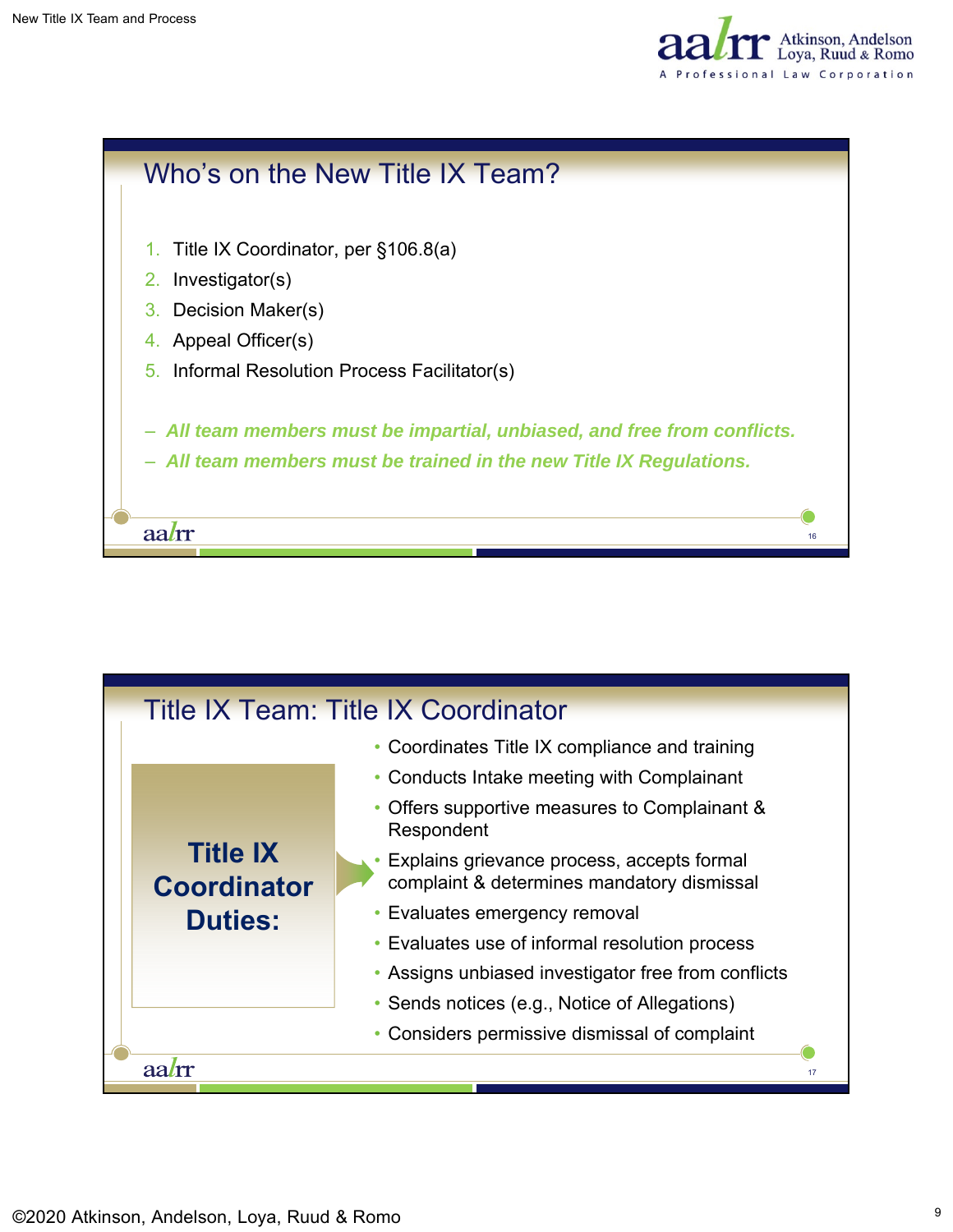



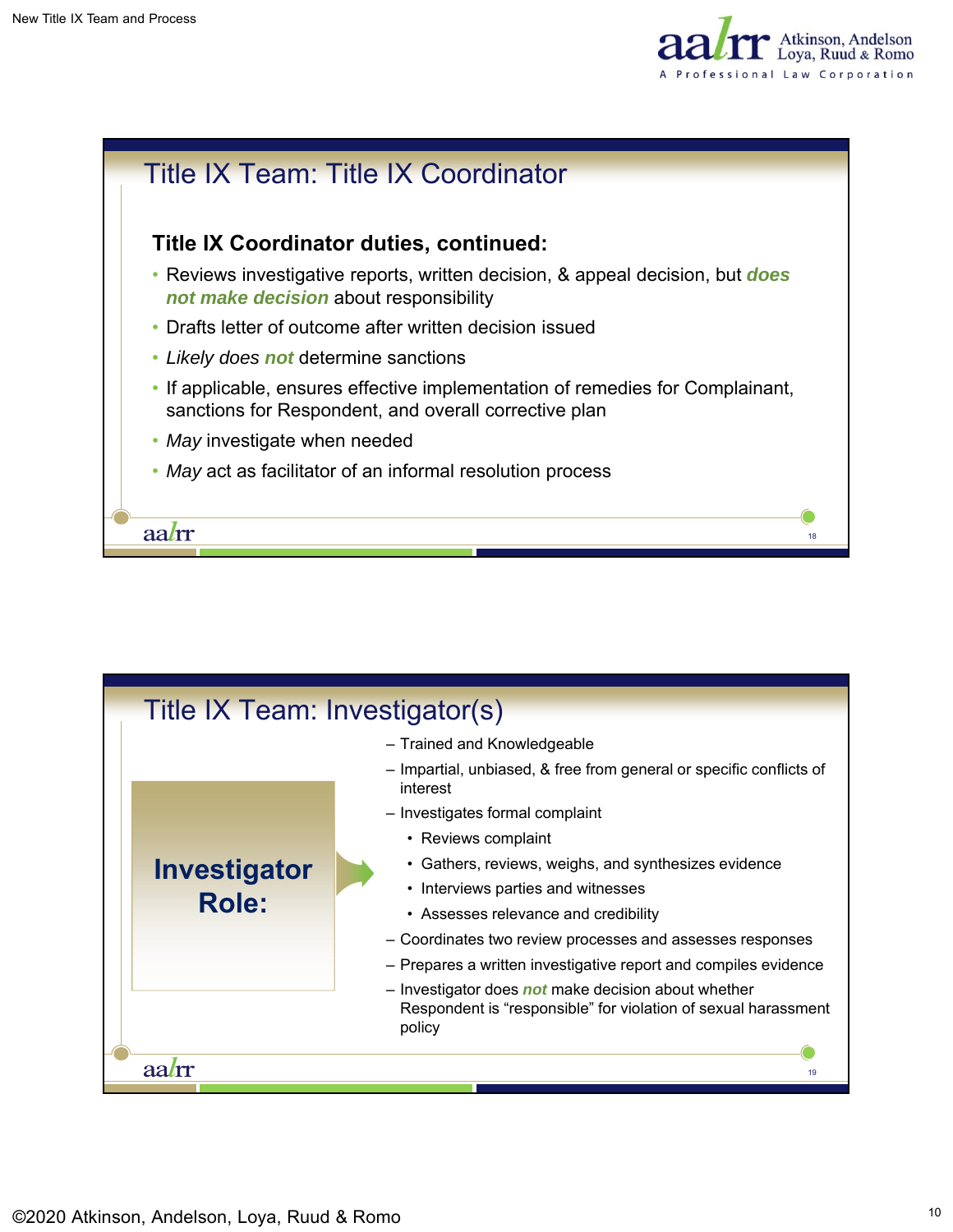

| <b>Title IX Team: Decision Maker</b> |                                                                                                                               |
|--------------------------------------|-------------------------------------------------------------------------------------------------------------------------------|
|                                      | - Reviews Final Investigative Report with "fresh"<br>eyes" to see if any information is missing or<br>incomplete              |
|                                      | - Potentially conducts hearing (optional in k-12)                                                                             |
| <b>Decision Maker</b>                | - Facilitates written "cross-examination" between<br>parties                                                                  |
| Role:                                | - Makes conclusions about whether alleged conduct<br>occurred and the decision about responsibility                           |
|                                      | - Prepares written determination with findings of fact,<br>conclusions, and rationale for the result as to each<br>allegation |
|                                      | - If applicable, recommends sanctions for<br>Respondent and remedies for Complainant                                          |
|                                      | 20                                                                                                                            |
|                                      |                                                                                                                               |

| Title IX Team: Appeals Officer |                                                                                                                              |  |
|--------------------------------|------------------------------------------------------------------------------------------------------------------------------|--|
|                                | - Provides written notice of right to appeal to both<br>parties based on three grounds for appeal                            |  |
|                                | - If an appeal is filed, the Appeal Officer evaluates<br>the appeal request(s) to determine if within the<br>scope of appeal |  |
| <b>Appeal Officer</b>          | - Provides a written Notice of Appeal to both parties                                                                        |  |
| Role:                          | - Reviews both written statements and arguments<br>from the parties                                                          |  |
|                                | - Renders written decision on appeal and explains<br>rationale for the result                                                |  |
|                                | - Provides the written decision to parties at same<br>time                                                                   |  |
|                                |                                                                                                                              |  |
| 21                             |                                                                                                                              |  |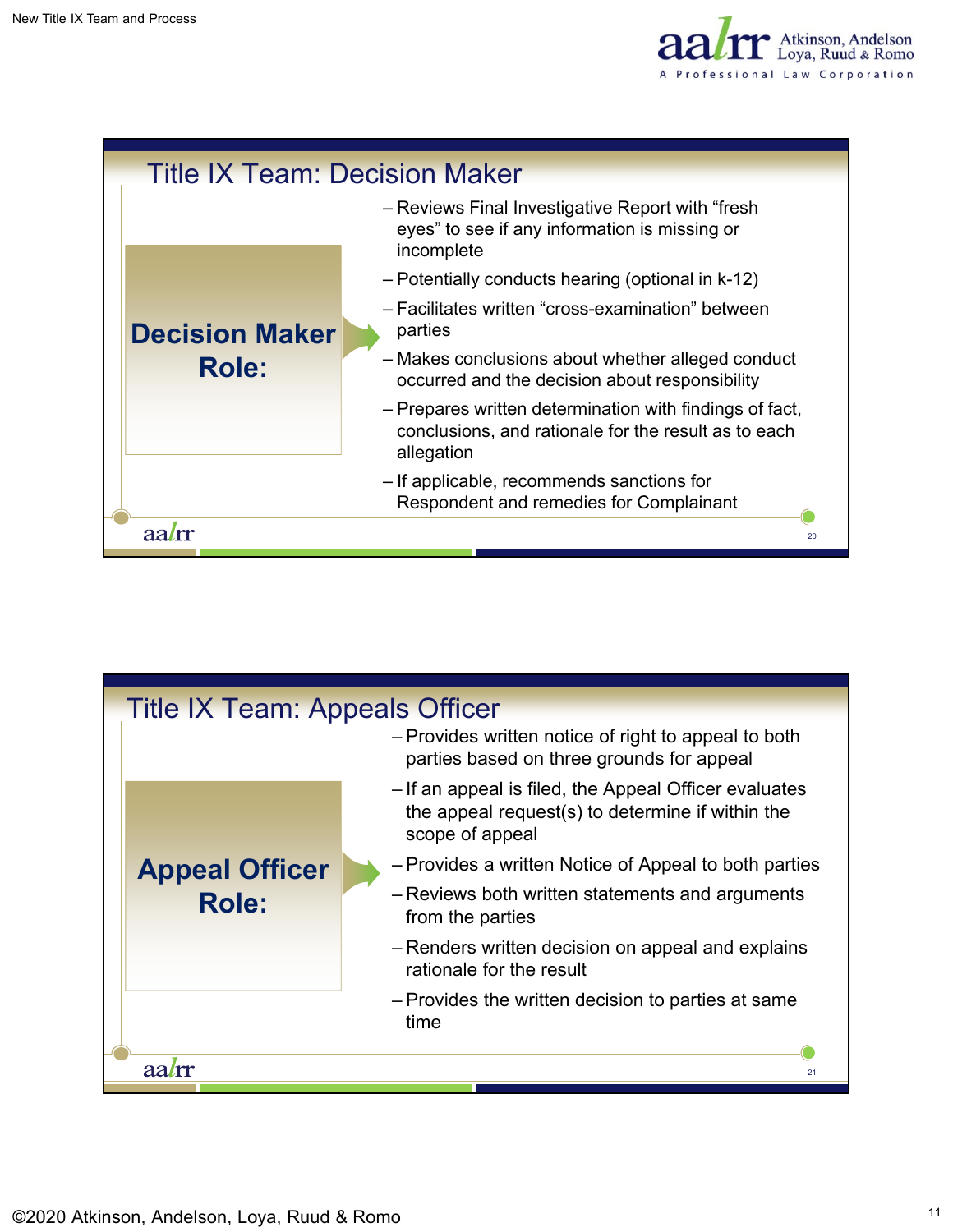



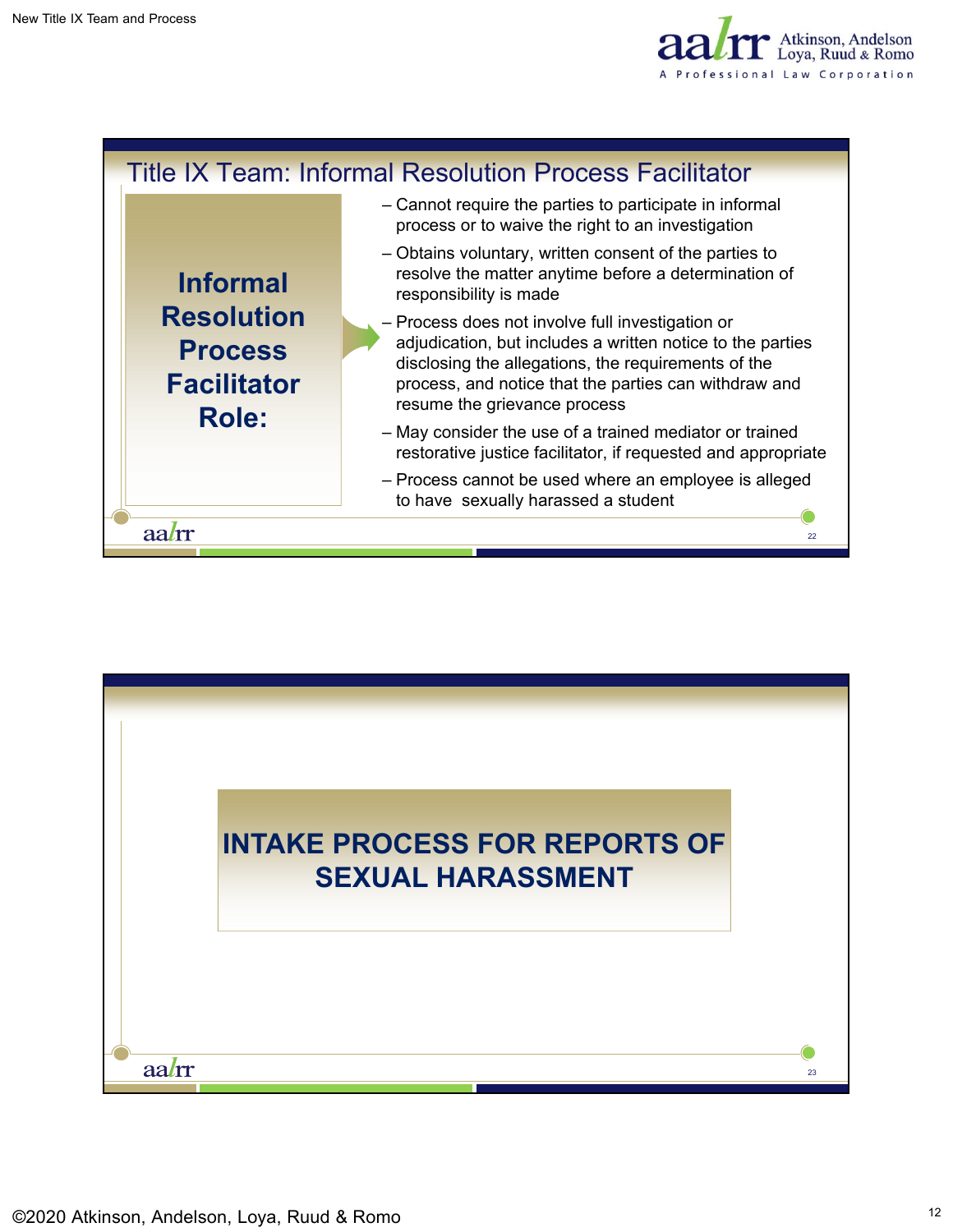



### Meeting with Complainant

#### **The Title IX Coordinator:**

- If a formal complaint is filed, Title IX Coordinator gathers the signature of Complainant, parent/guardian and/or Title IX Coordinator
- Informs Complainant of right to request an informal resolution process after submission of a formal complaint and the right to exit informal resolution process at any time
- If a formal complaint is filed, Title IX Coordinator determines if the complaint falls within the scope of mandatory dismissal and informs Complainant and Respondent
- Best practice to provide a written summary of the meeting

aalrr

25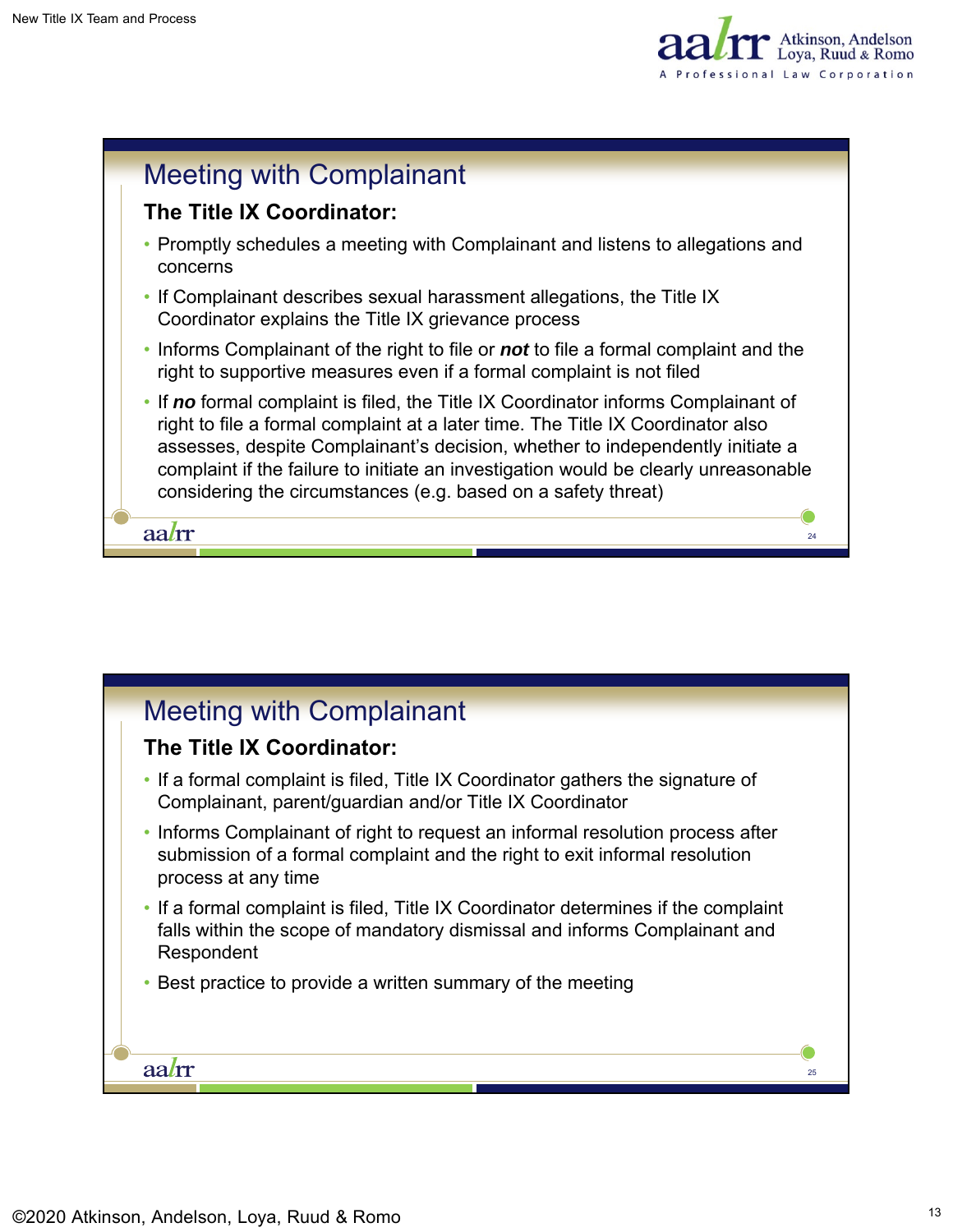



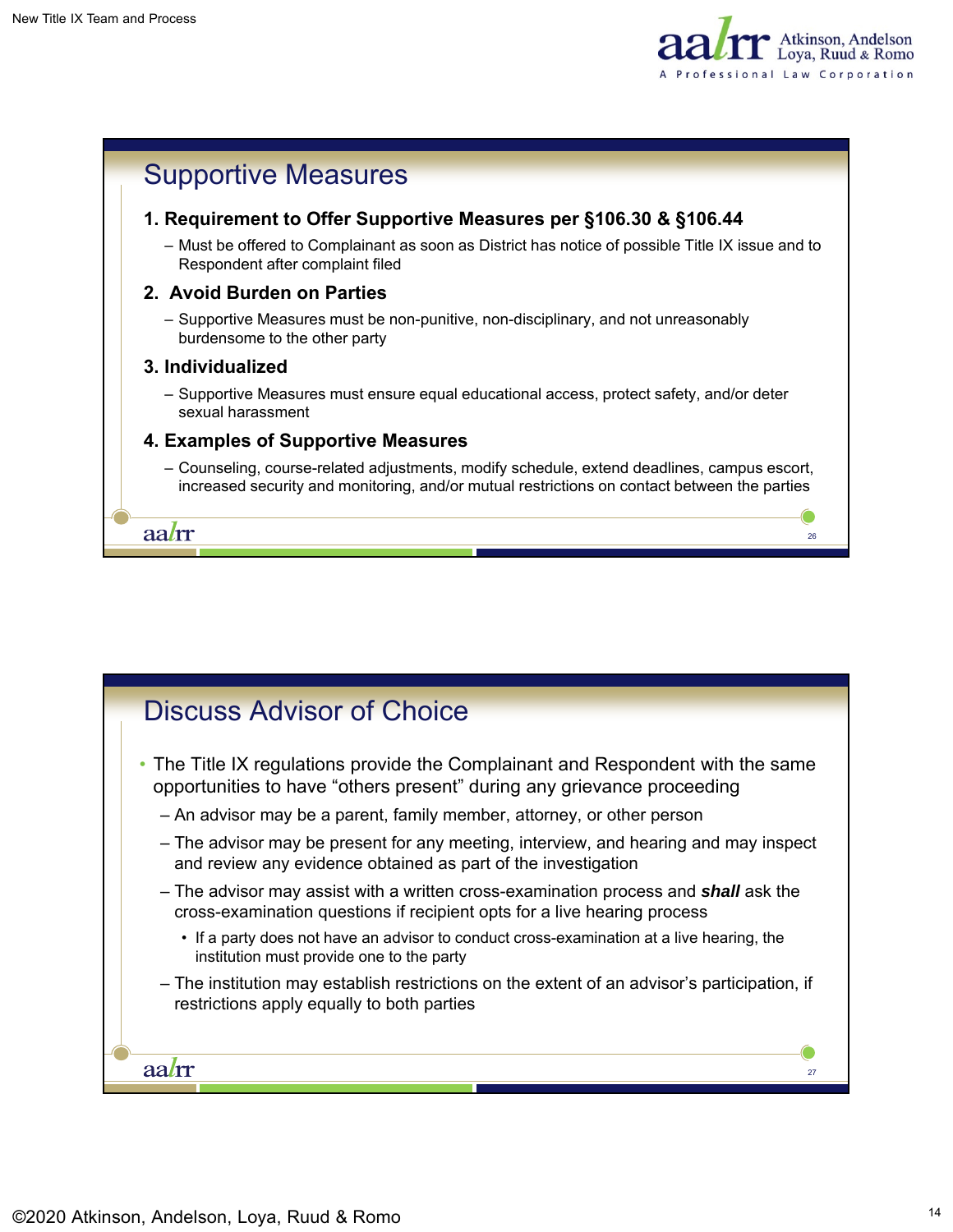



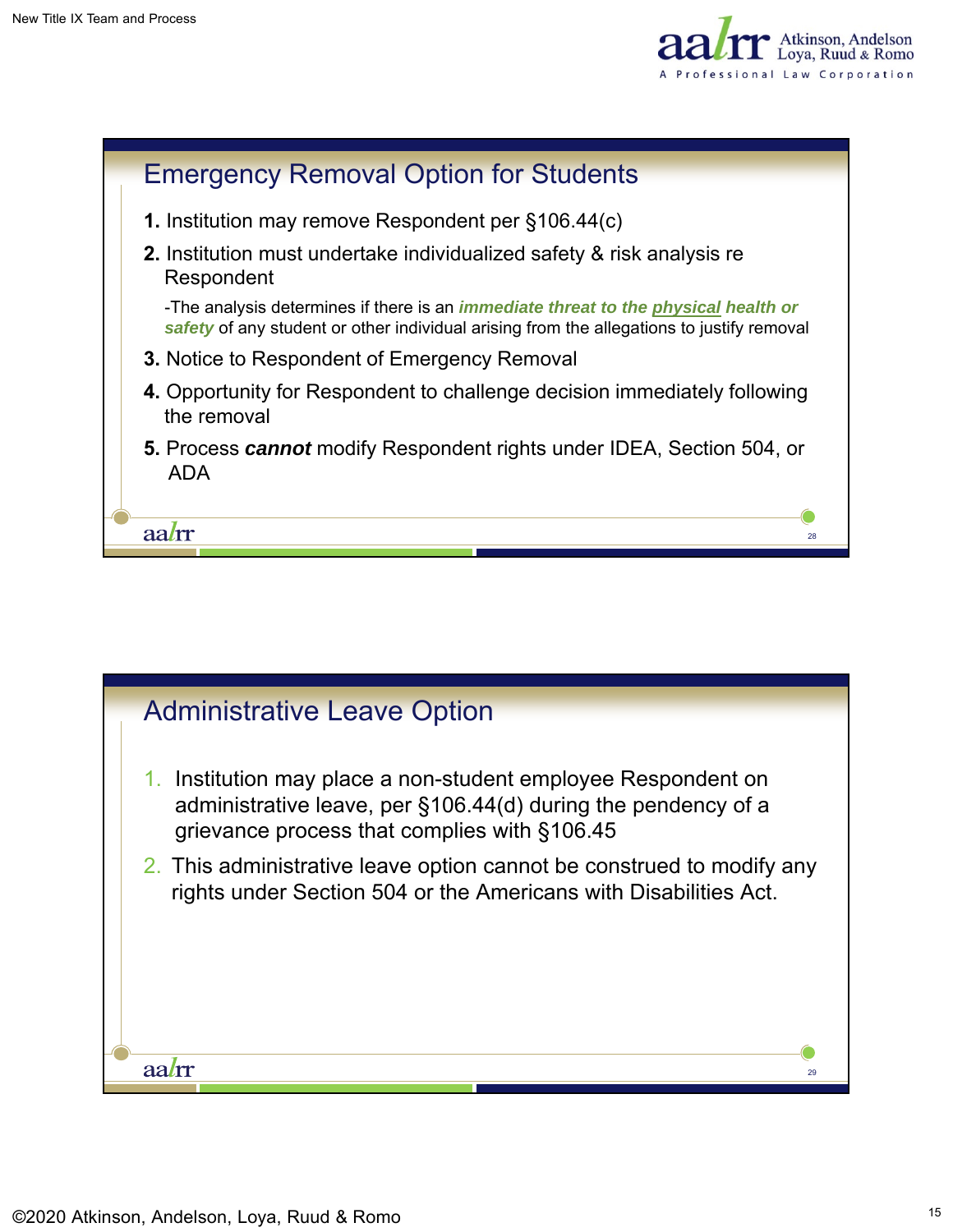



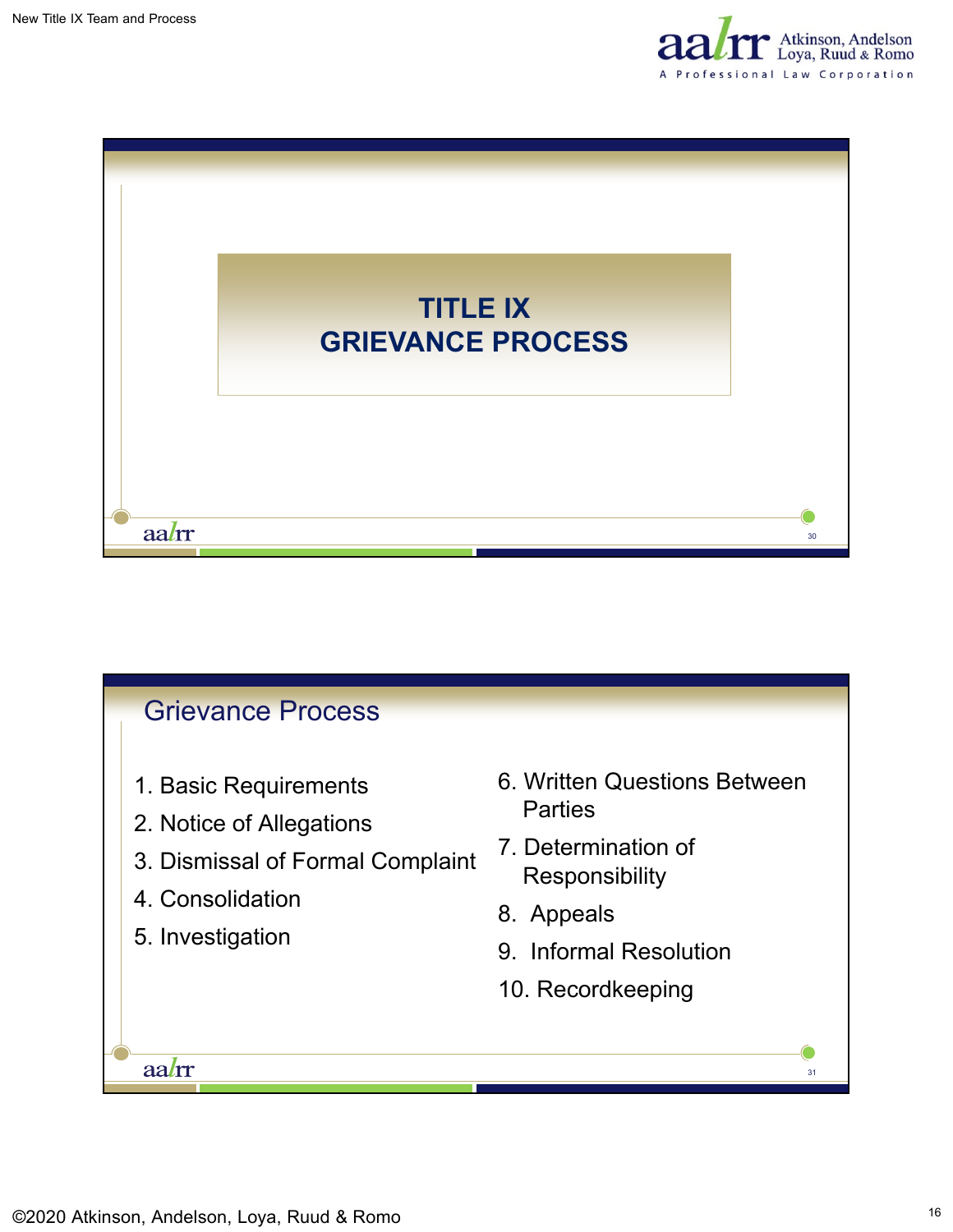



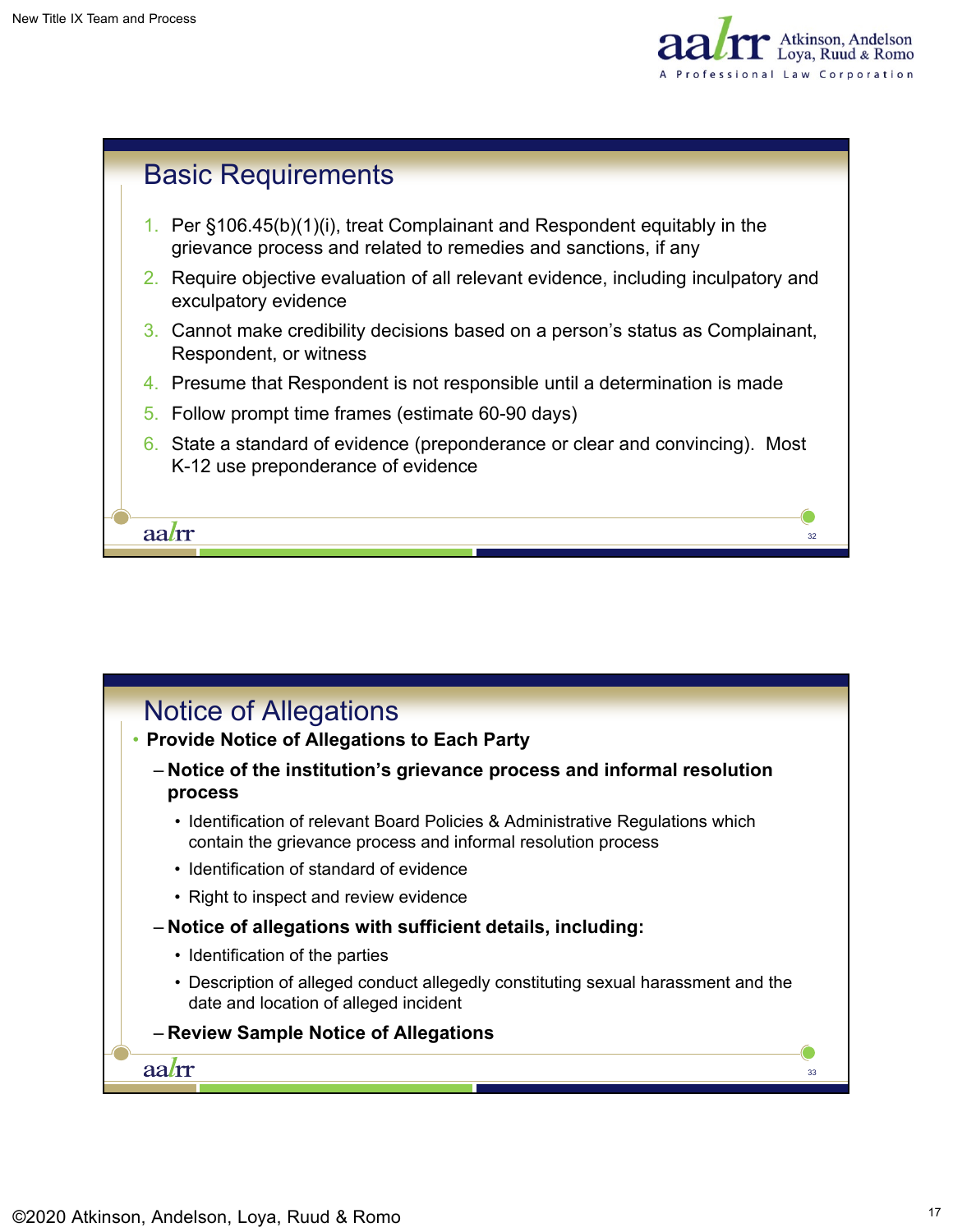



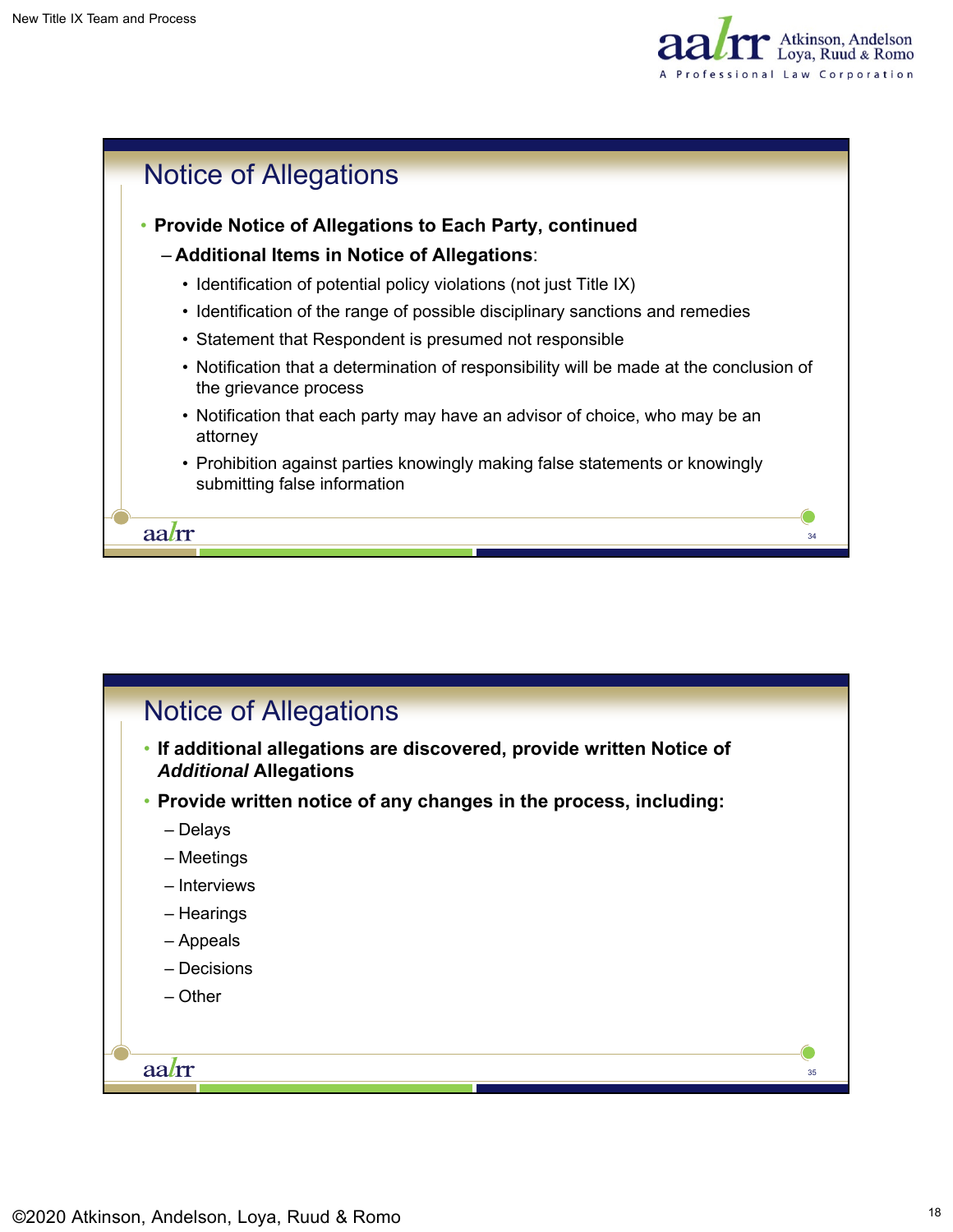



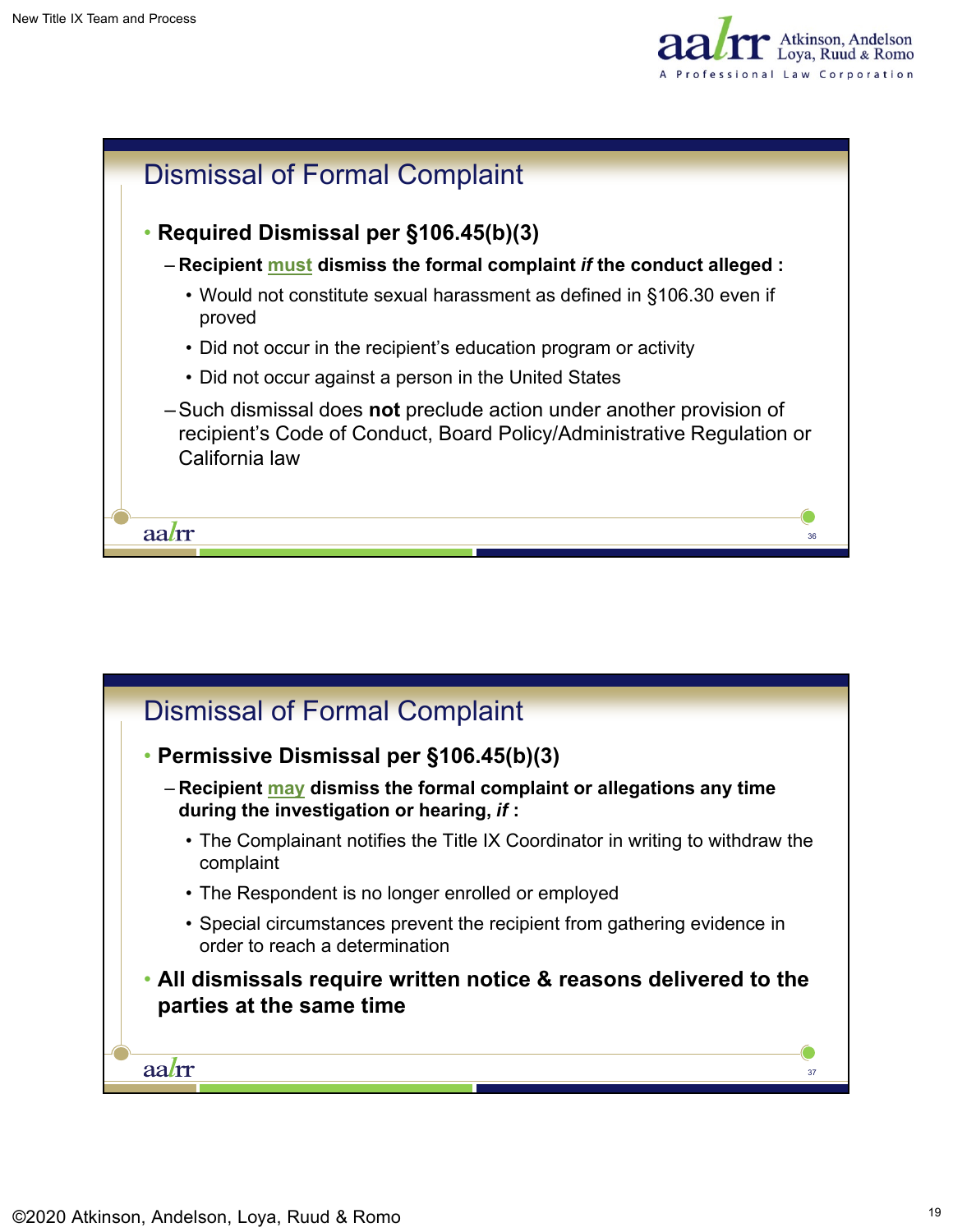



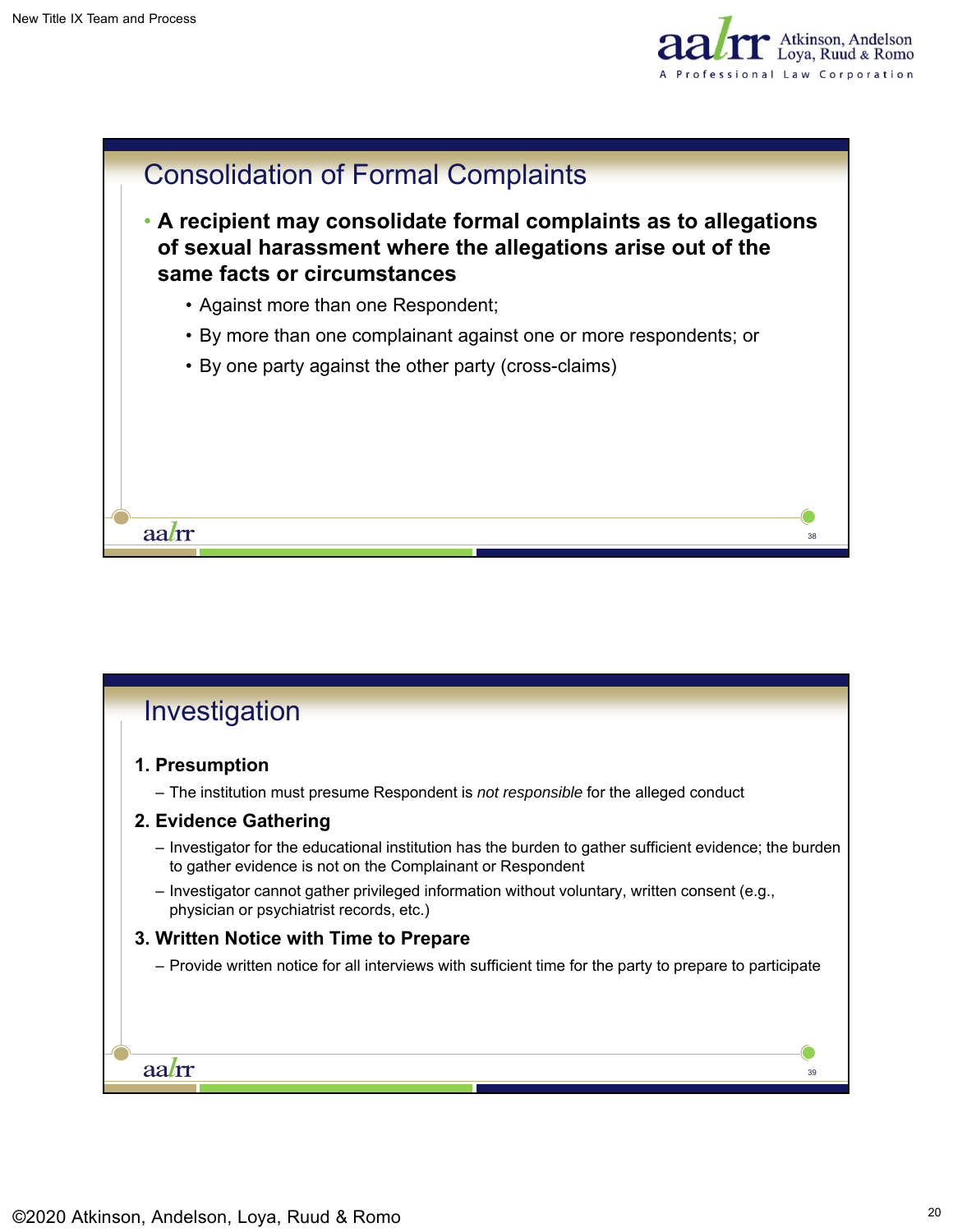



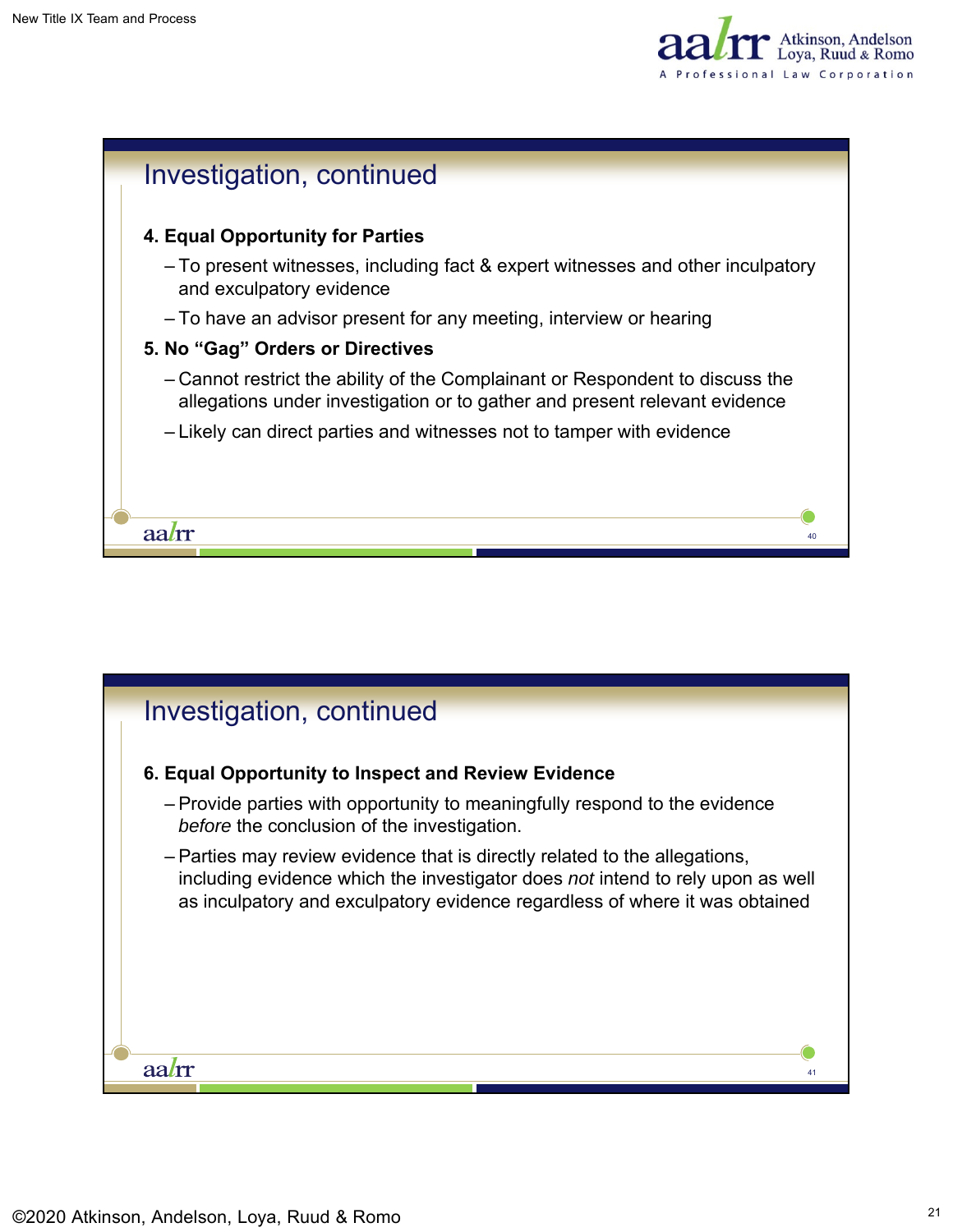



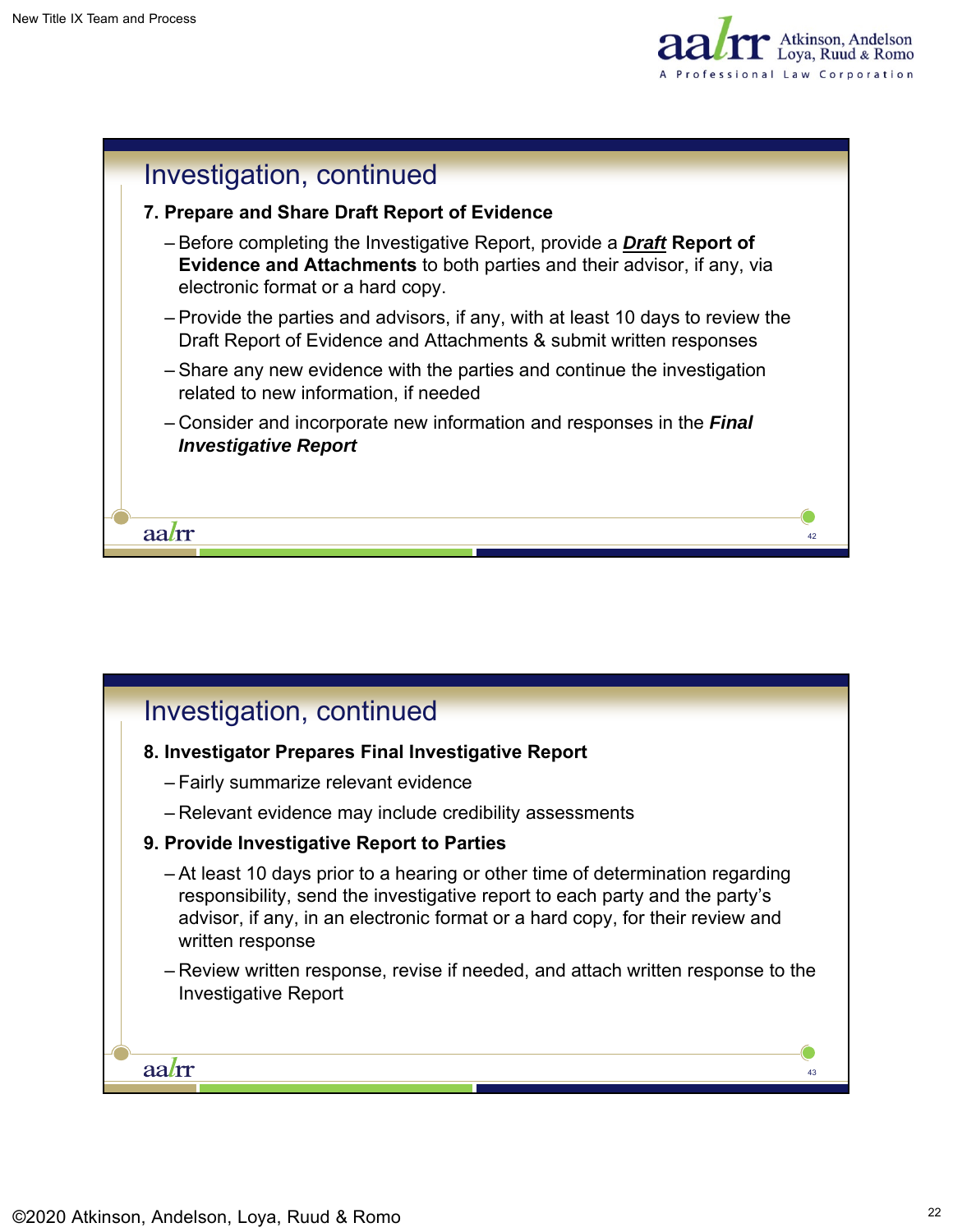



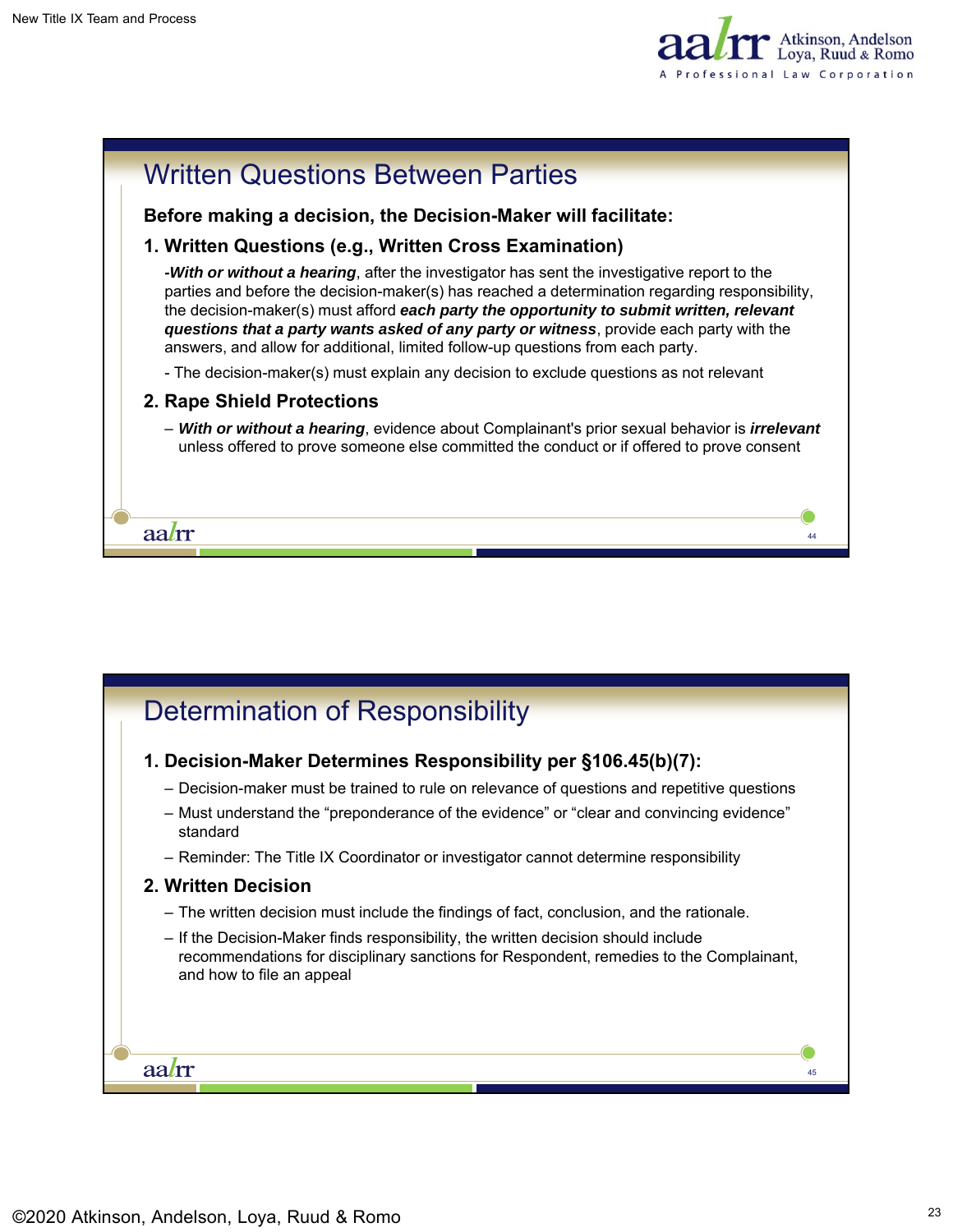



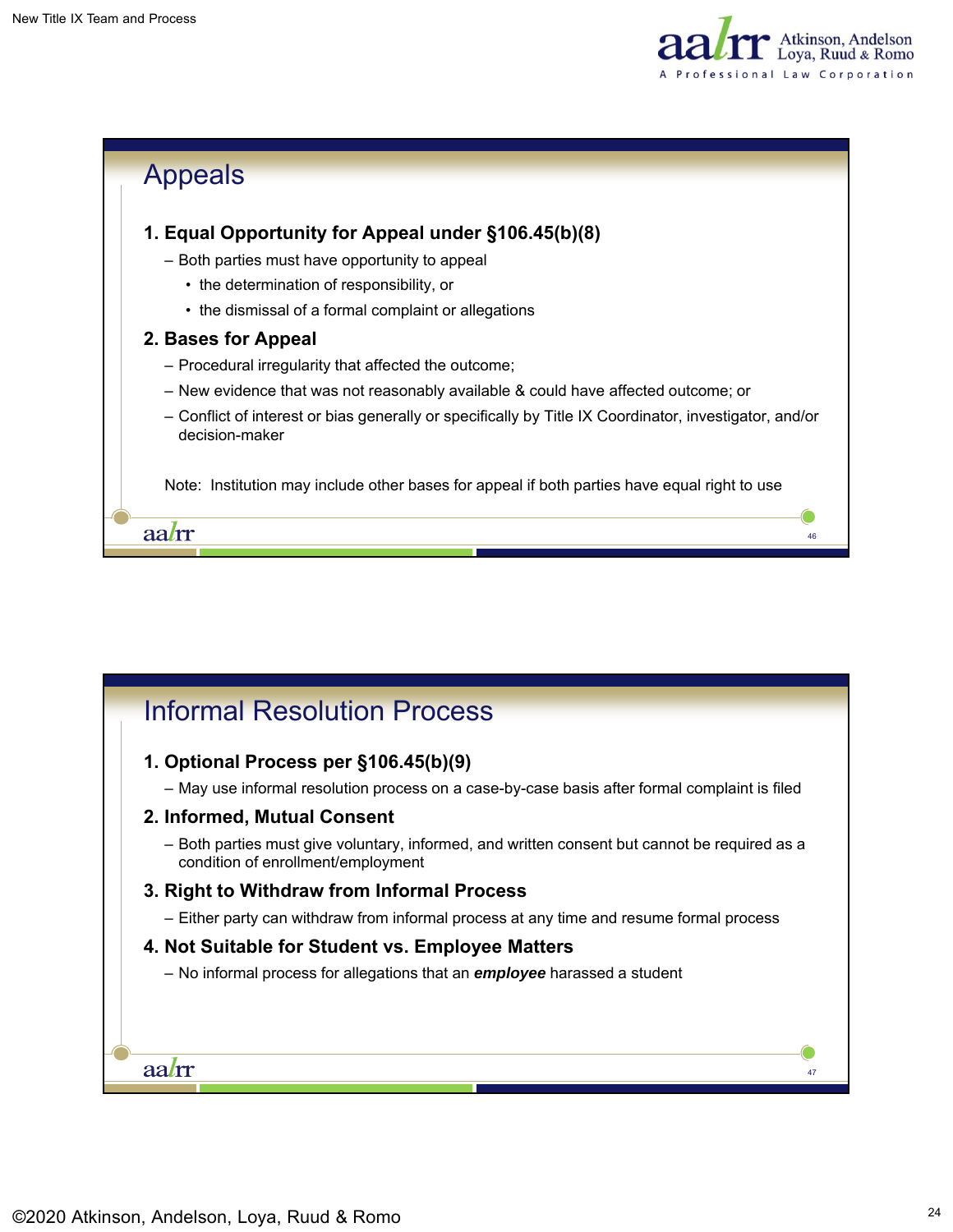



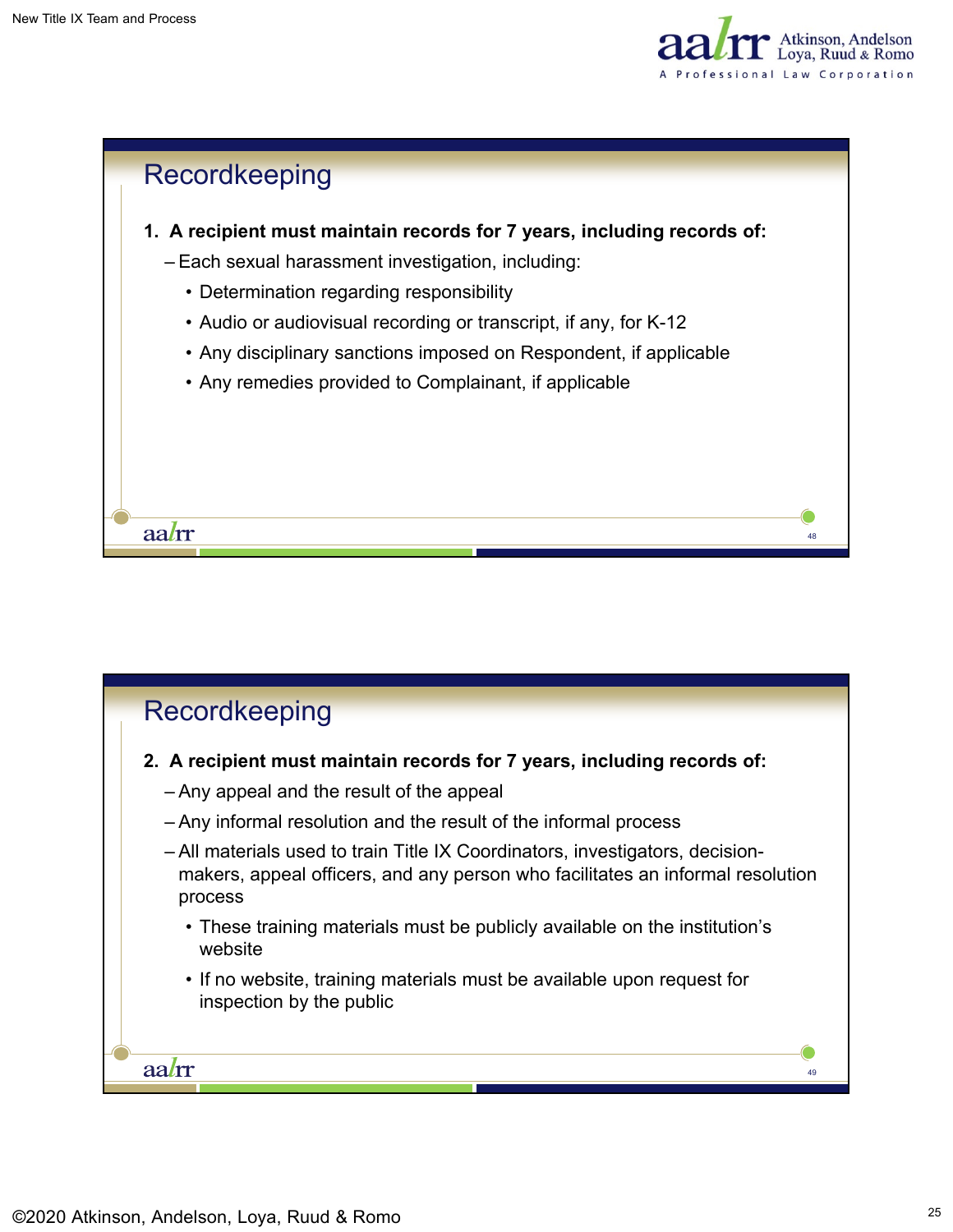



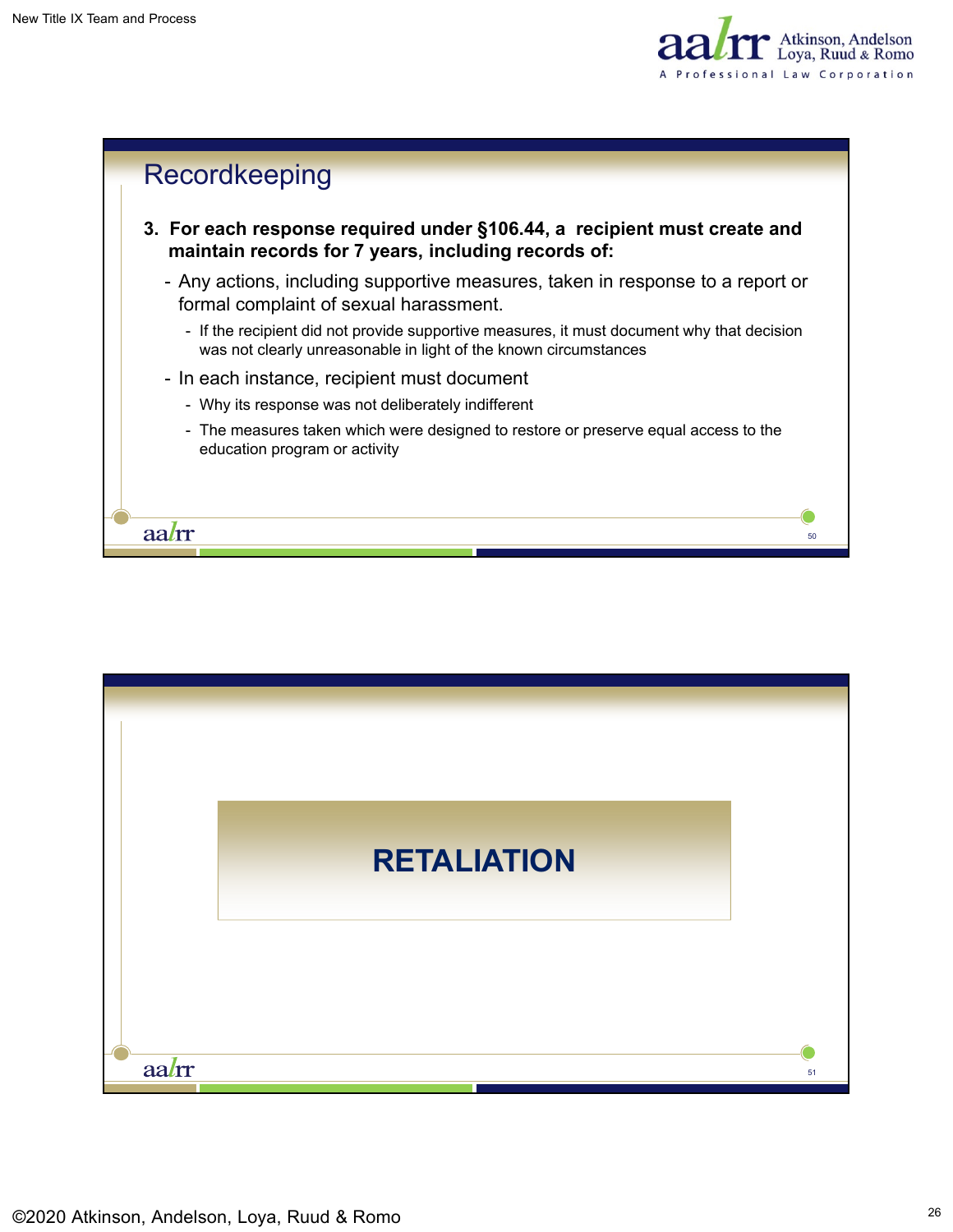



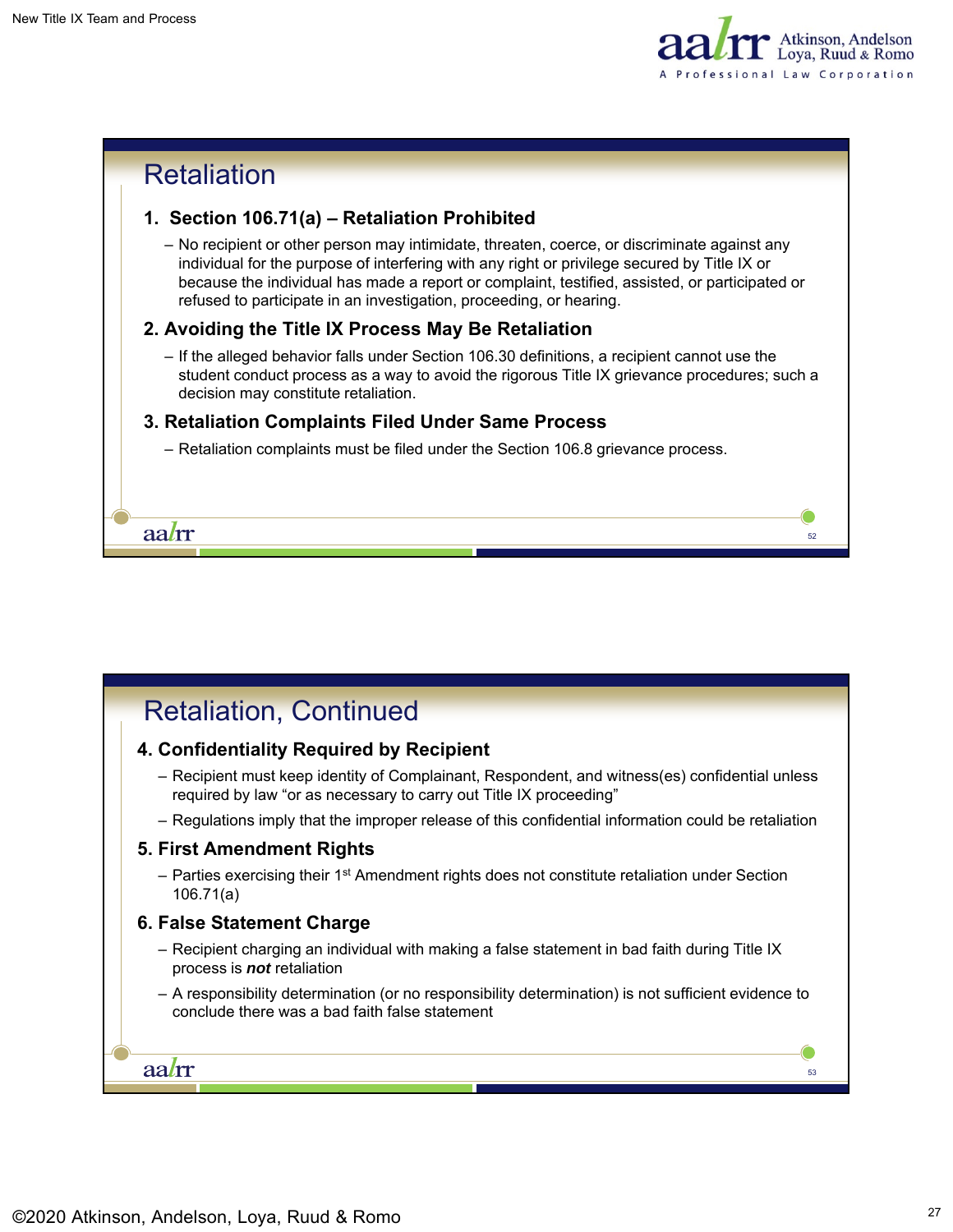



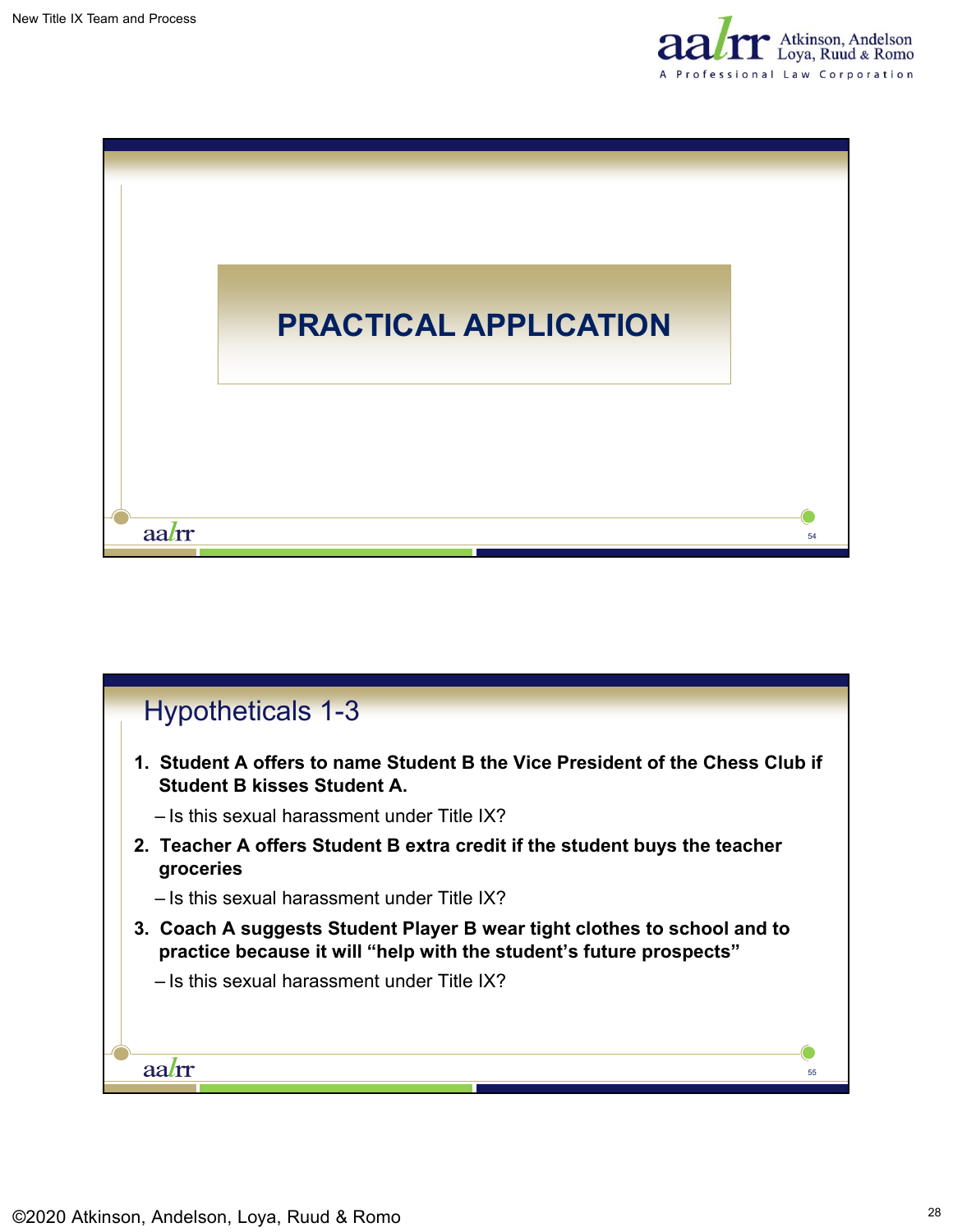



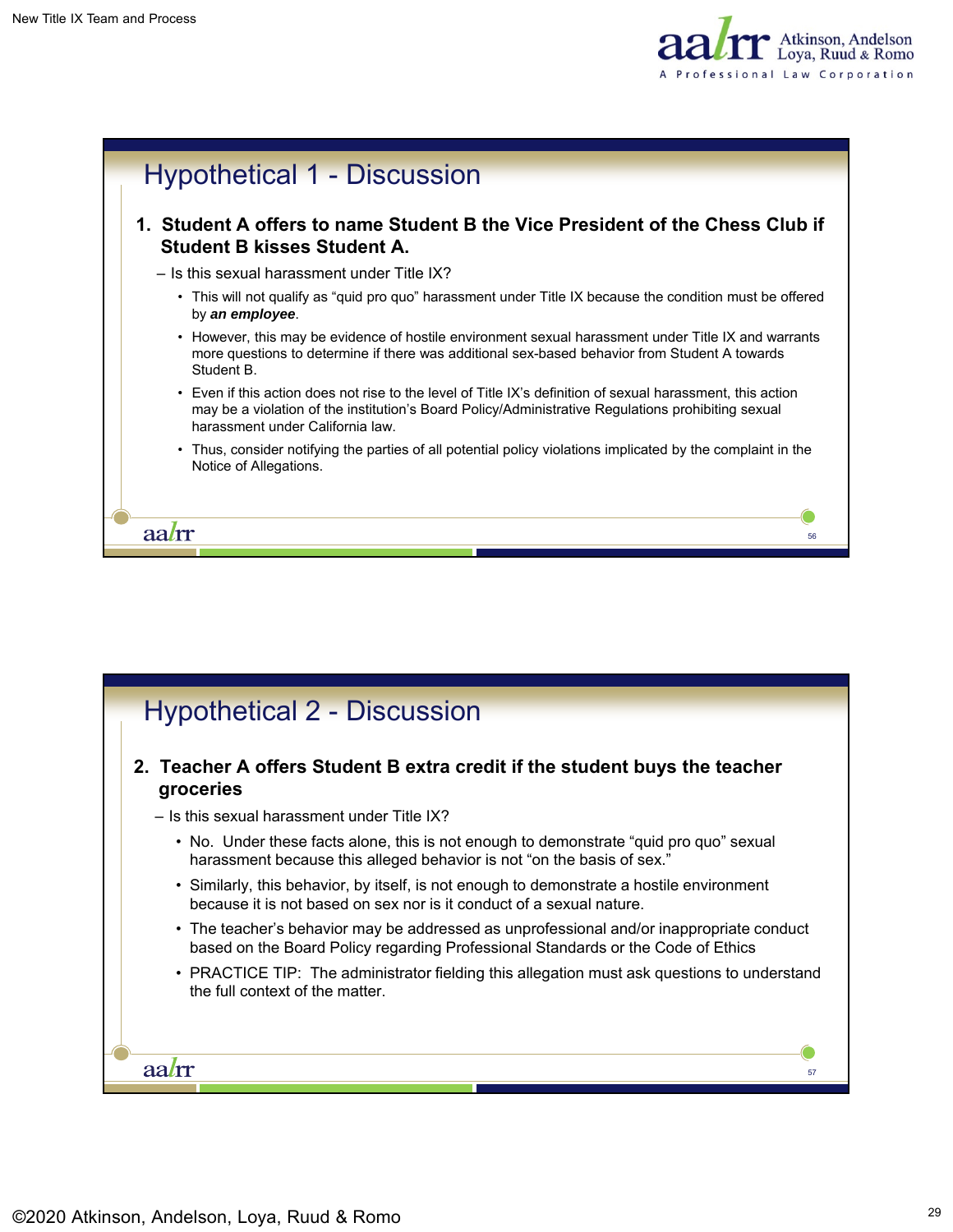



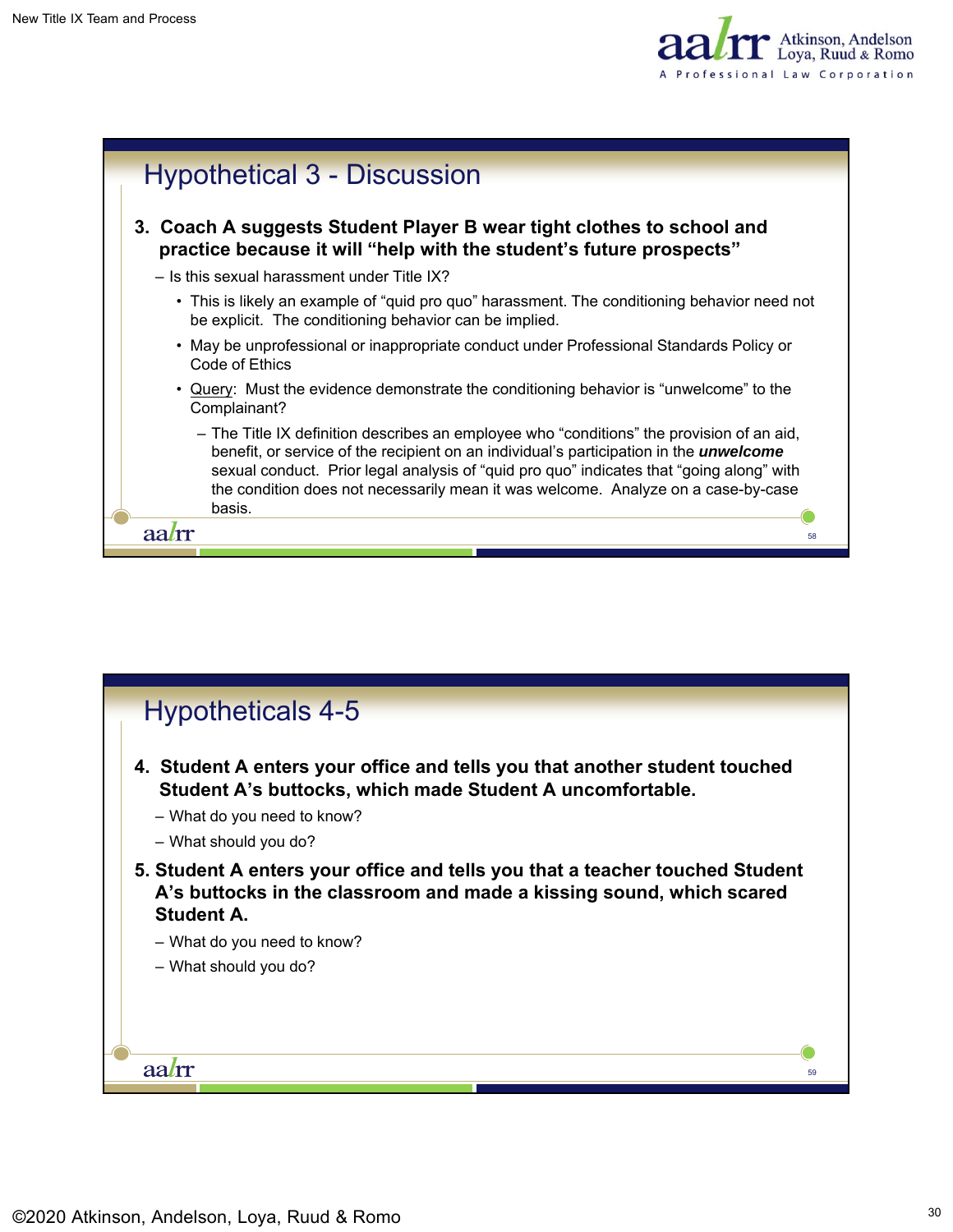